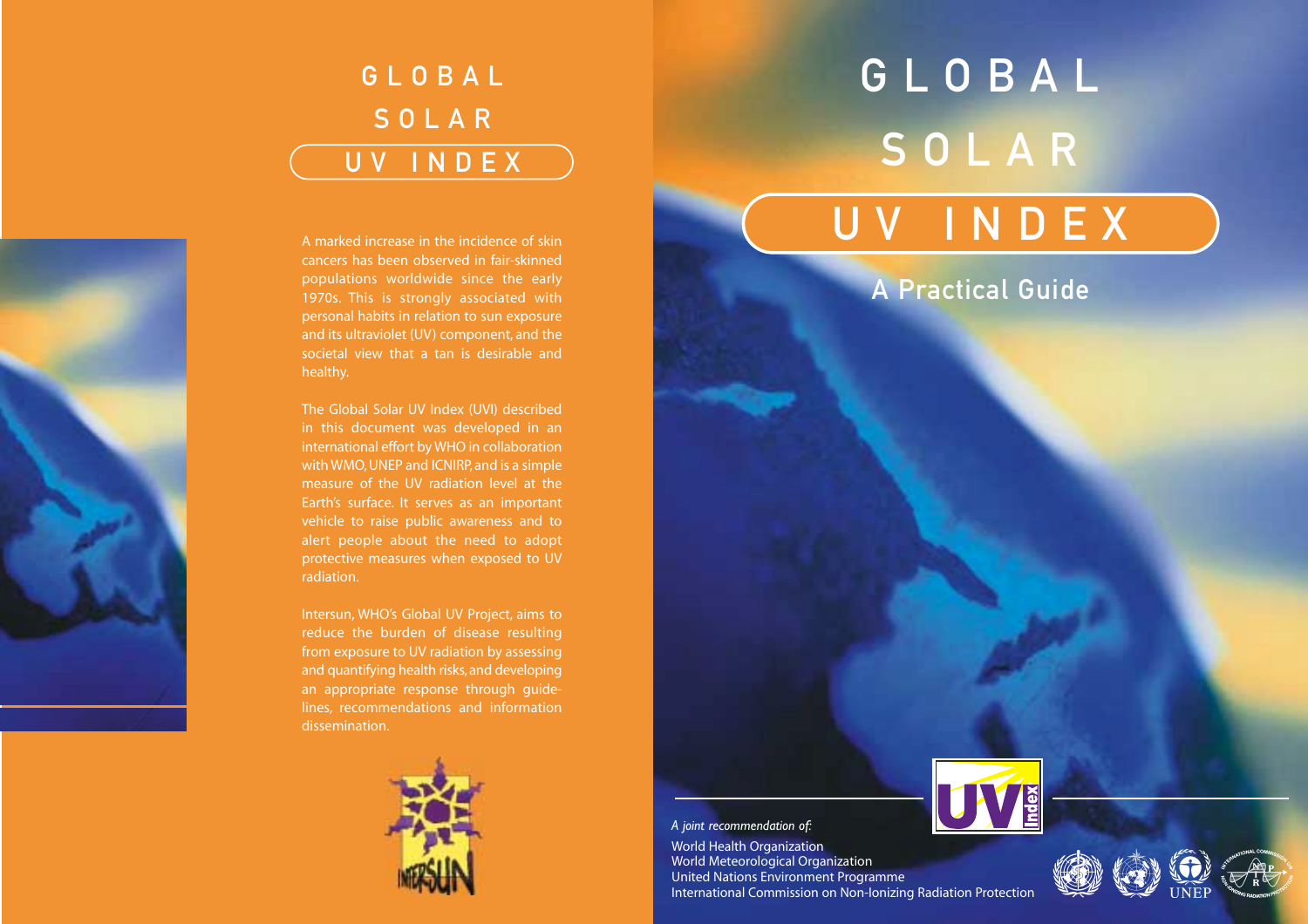i

# GLOBAL SOLAR UV INDEX

*A Practical Guide*

*A joint recommendation of:*

World Health Organization



World Meteorological Organization



United Nations Environment Programme



International Commission on Non-Ionizing Radiation Protection

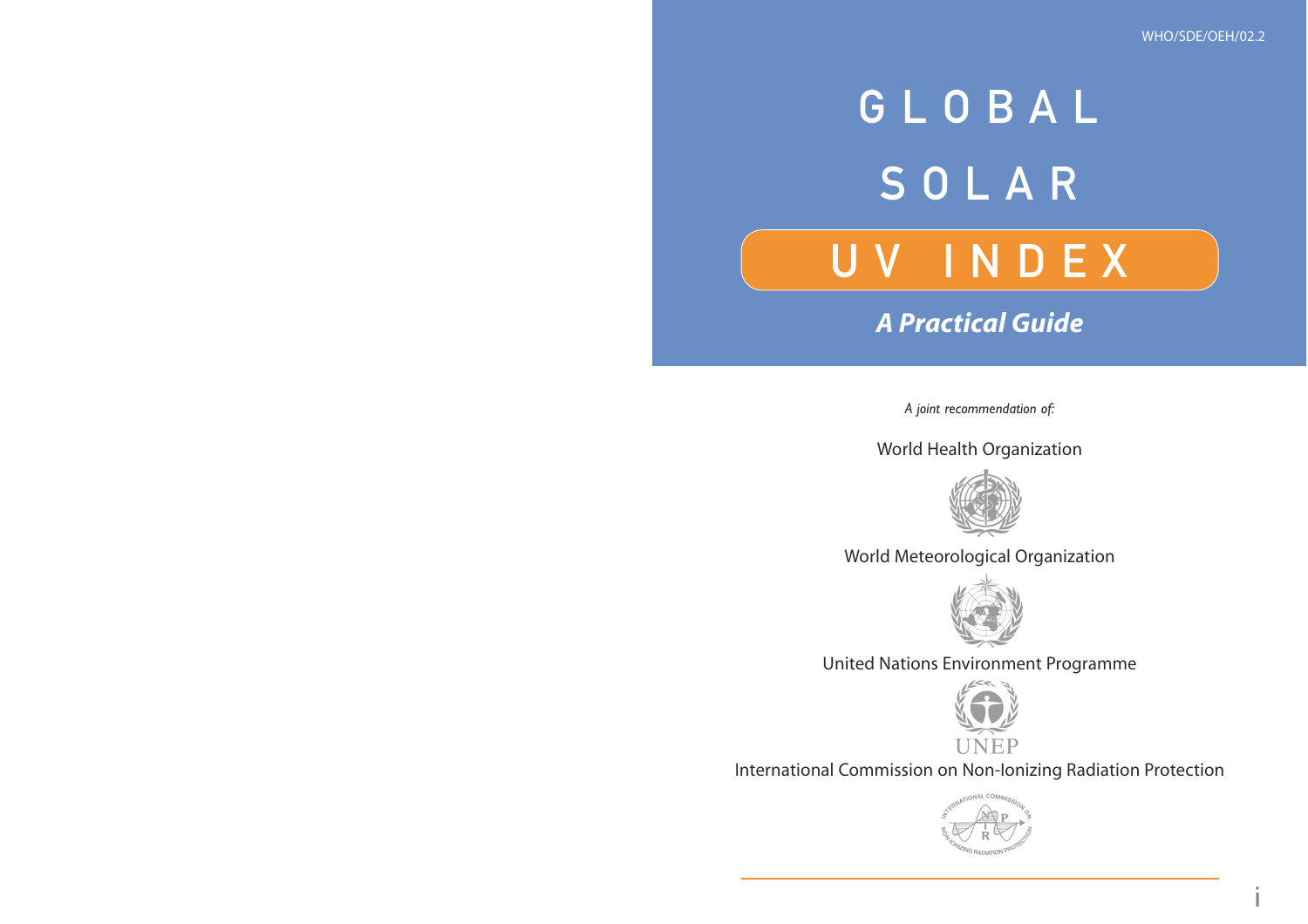*Copyright © World Health Organization 2002*

*This document is not a formal publication of the World Health Organization (WHO), and all rights are reserved by the Organization.The document may, however, be freely reviewed, abstracted, reproduced or translated, in part or in whole, but not for sale or for use in conjunction with commercial purposes.*

*The views expressed in documents by named authors are solely the responsibility of those authors.*

#### *WHO Library Cataloguing-in-Publication Data*

*Global Solar UV Index: A Practical Guide.*

*A joint recommendation of the World Health Organization,World Meteorological Organization, United Nations Environment Programme, and the International Commission on Non-Ionizing Radiation Protection*

*1. Ultraviolet rays – adverse effects 2. Sunlight – adverse effects 3. Radiation monitoring – instrumentation 4. Radiation monitoring – standards 5. Reference values 6. Health education 7. Environmental exposure – prevention and control 8. Manuals*

*ISBN 92 4 159007 6 (NLM classification: QT 162.U4)*

*Graphic icons designed by Pauls Sloss Printed in Geneva, Switzerland*

### **Contents**

| Preface                                                        | iv              |
|----------------------------------------------------------------|-----------------|
| <b>Introduction</b>                                            |                 |
| The Global Solar UV Index - An Educational Tool                | 4               |
| Reporting the UV Index - The Basic Scheme                      | 6               |
| <b>Sun Protection Messages - Creating Variety</b>              | 10 <sup>1</sup> |
| <b>Educational Concepts and Their Practical Implementation</b> | 12 <sup>°</sup> |

### Annex

| $\mathsf{A}^{\mathsf{r}}$ | Health Effects of UV Radiation Exposure              | 15 |
|---------------------------|------------------------------------------------------|----|
| B                         | Internet Links: Organizations Reporting the UV Index | 19 |
| C.                        | The UV Index                                         | 21 |
| D                         | <b>Graphic Presentation of the UV Index</b>          | 22 |
| F                         | <b>Additional Sun Protection Messages</b>            | 23 |
|                           | <b>List of Contributors</b>                          | 25 |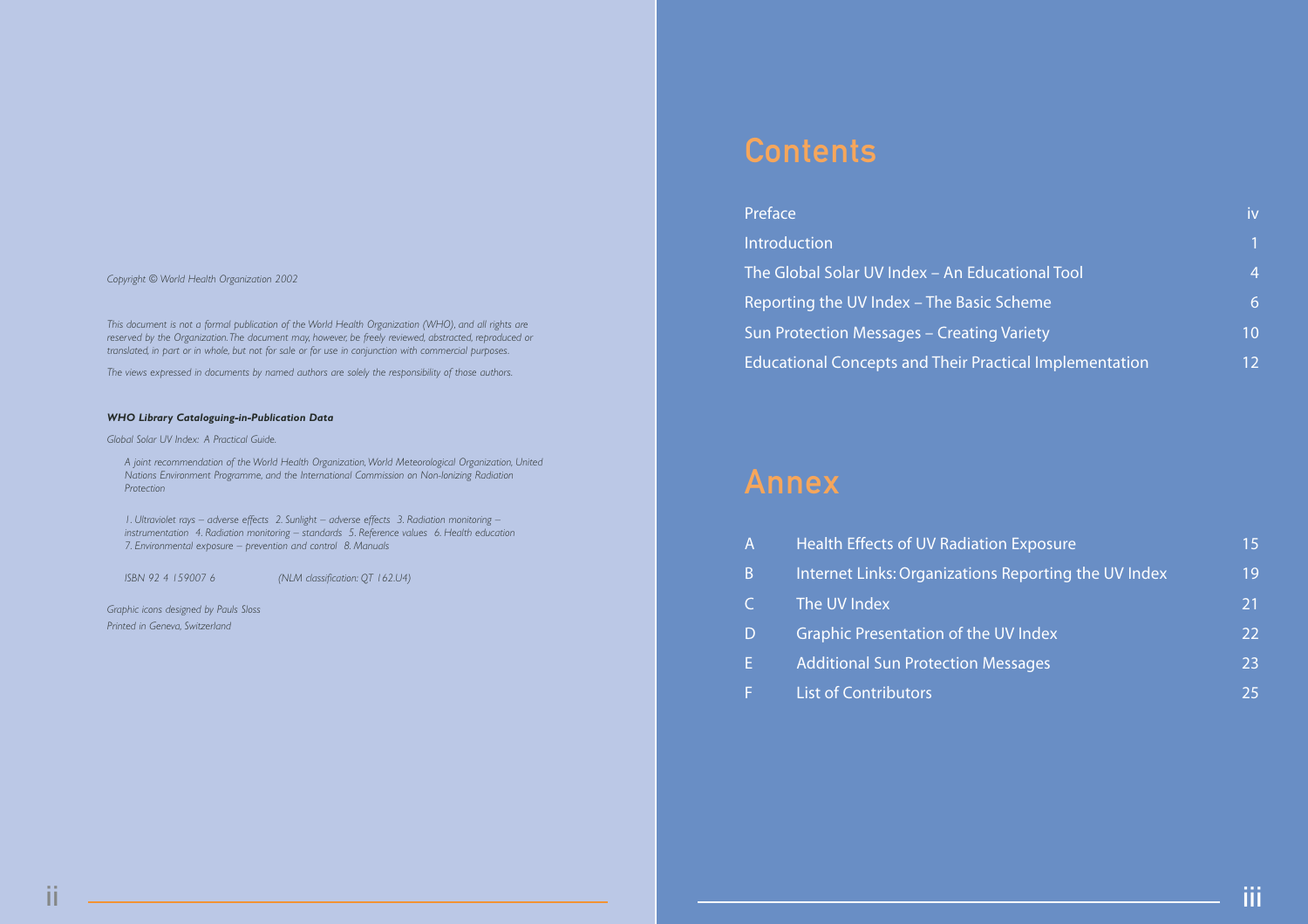A marked increase in the incidence of skin cancers has been observed in fair-skinned populations worldwide since the early 1970s. This is strongly associated with personal habits in relation to sun exposure and its ultraviolet (UV) component, and the societal view that a tan is desirable and healthy. Educational programmes are urgently needed to raise awareness of the damaging effects of UV radiation, and to encourage changes in lifestyle that will arrest the trend towards more and more skin cancers.

The Global Solar UV Index (UVI) described in this document is a simple measure of the UV radiation level at the Earth's surface and an indicator of the potential for skin damage. It serves as an important vehicle to raise public awareness and to alert people about the need to adopt protective measures when exposed to UV radiation.The UVI was developed through an international effort by the World Health Organization (WHO) in collaboration with the United Nations Environment Programme (UNEP), the World Meteorological Organization (WMO), the International Commission on NonIonizing Radiation Protection (ICNIRP) and the German Federal Office for Radiation Protection (Bundesamt für Strahlenschutz, BfS) (see Annex F for list of contributors). Since its initial publication in 1995, several international meetings of experts (Les Diablerets, 1994<sup>1</sup>; Baltimore, 1996<sup>2</sup>; Les Diablerets, 1997<sup>3</sup>; Munich, 2000<sup>4</sup>) have been convened with the aim to harmonize the reporting of the UVI and to improve its use as an educational tool to promote sun protection.

This practical guide, prepared by Eva Rehfuess, is based on the consensus reached at the Munich meeting, and is intended to be used by national and local authorities and non-governmental organizations active in the area of skin cancer prevention, as well as meteorological offices and media outlets involved with UVI reporting. This publication can serve as an entry point for the development and implementation of an integrated public health approach to sun protection and skin cancer prevention.

### Preface Introduction



Everyone is exposed to UV radiation from the sun and many artificial sources used in industry, commerce and recreation. Emissions from the sun include light, heat and UV radiation.

The UV region covers the wavelength range 100–400 nm and is divided into three bands:

| $UVA$ (315–400 nm) |
|--------------------|
| $UVB$ (280–315 nm) |
| UVC (100-280 nm)   |

As sunlight passes through the atmosphere, all UVC and approximately 90% of UVB radiation are absorbed by ozone, water vapour, oxygen and carbon dioxide. UVA radiation is less affected by the atmosphere.

Therefore, the UV radiation reaching the Earth's surface is largely composed of UVA with a small UVB component.

1

- *1 Report of the WMO meeting of experts on UVB measurements, data quality and standardization of UV indices, Les Diablerets, Switzerland, 22–25 July 1994.* Geneva,World Meteorological Organization, 1995 (Global Atmosphere Watch, No. 95).
- *2 Educating the public about the hazards of ultraviolet radiation. Summary report. International workshop, Baltimore, 26–28 August 1996.* Aberdeen Proving Ground MD, U.S. Army Center for Health Promotion and Preventive Medicine, 2001.
- *3 Report of the WMO–WHO meeting of experts on standardization of UV indices and their dissemination to the public, Les Diablerets,Switzerland,21–24 July 1997.*Geneva,World Meteorological Organization,1997 (Global Atmosphere Watch,No.127).
- *4 UV index in practical use. Proceedings of an international workshop.* Munich, Federal Office for Radiation Protection, Institute of Radiation Hygiene, in press.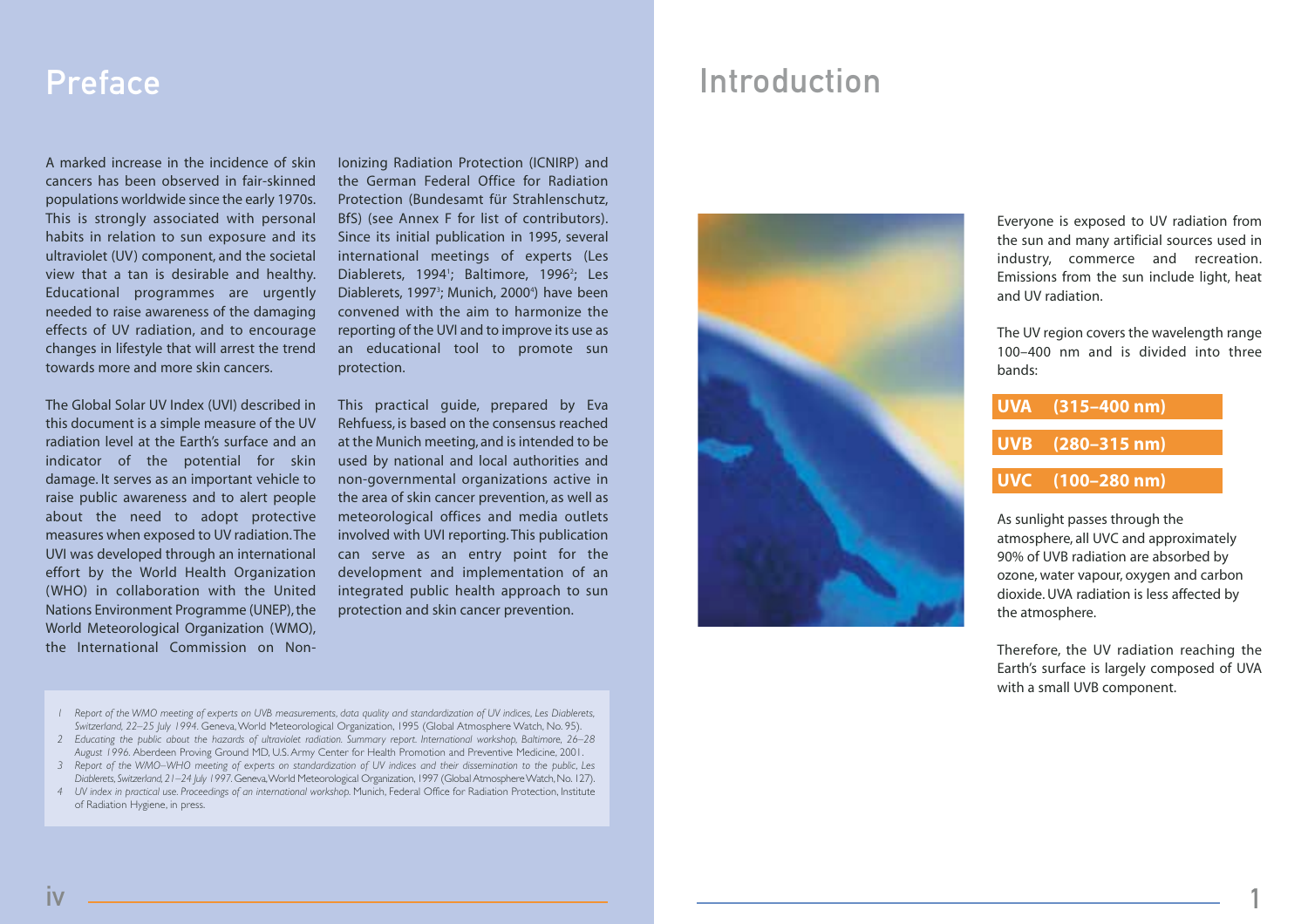#### UV RADIATION LEVELS ARE INFLUENCED BY:

#### **SUN ELEVATION**

*The higher the sun in the sky, the higher the UV radiation level. Thus UV radiation levels vary with time of day and time of year. Outside the tropics, the highest levels occur when the sun is at its maximum elevation, at around midday (solar noon) during the summer months.*

#### **LATITUDE**

*The closer to equatorial regions, the higher the UV radiation levels.*

#### **CLOUD COVER**

*UV radiation levels are highest under cloudless skies but even with cloud cover, UV radiation levels can be high. Scattering can have the same effect as the reflectance by different surfaces and thus increase total UV radiation levels.*

#### **ALTITUDE**

*At higher altitudes, a thinner atmosphere absorbs less UV radiation. With every 1000 metres increase in altitude, UV radiation levels increase by 10% to 12%.*

#### **OZONE**

*Ozone absorbs some of the UV radiation that would otherwise reach the Earth's surface. Ozone levels vary over the year and even across the day.*

#### **GROUND REFLECTION**

*UV radiation is reflected or scattered to varying extents by different surfaces, e.g. fresh snow can reflect as much as 80% of UV radiation, dry beach sand about 15% and sea foam about 25%.*



Small amounts of UV radiation are beneficial for people and essential in the production of vitamin D. UV radiation is also used to treat several diseases, including rickets, psoriasis and eczema. This takes place under medical supervision and the benefits of treatment versus the risks of UV radiation exposure are a matter of clinical judgement.

Prolonged human exposure to solar UV radiation may result in acute and chronic health effects on the skin, eye and immune system. Sunburn and tanning are the best known acute effects of excessive UV radiation exposure; in the long term, UV radiation-induced degenerative changes in cells, fibrous tissue and blood vessels lead to premature skin ageing. UV radiation can also cause inflammatory reactions of the eye, such as photokeratitis.

Chronic effects include two major public health problems: skin cancers and cataracts. Between two and three million nonmelanoma skin cancers and approximately 132000 melanoma skin cancers occur globally each year.While non-melanoma skin cancers can be surgically removed and are rarely lethal, malignant melanoma substantially contributes to mortality rates in fair-skinned populations. Some 12 to 15 million people are blind from cataracts. According to WHO estimates, up to 20% of these cases of blindness may be caused or enhanced by sun exposure, especially in India, Pakistan and other countries of the "cataract belt" close to the equator.

Furthermore, a growing body of evidence suggests that environmental levels of UV radiation may enhance the risk of infectious diseases and limit the efficacy of vaccinations. Please see Annex A for a detailed description of the health effects of exposure to UV radiation.

People's behaviour in the sun is considered to be a major cause for the rise in skin cancer rates in recent decades. An increase in popular outdoor activities and changed sunbathing habits often result in excessive exposure to UV radiation. Many people consider intensive sunbathing to be normal; unfortunately, even children, adolescents and their parents perceive a suntan as a symbol of attractiveness and good health.

Sun protection programmes are urgently needed to raise awareness of the health hazards of UV radiation, and to achieve changes in lifestyle that will arrest the trend towards more and more skin cancers. Beyond the health benefits, effective education programmes can strengthen national economies by reducing the financial burden to health care systems caused by skin cancer and cataract treatments. Billions are spent worldwide to treat these diseases, many of which could have been prevented or delayed.The Global Solar UV Index should be an important element of an integrated and long-term public health approach to sun protection.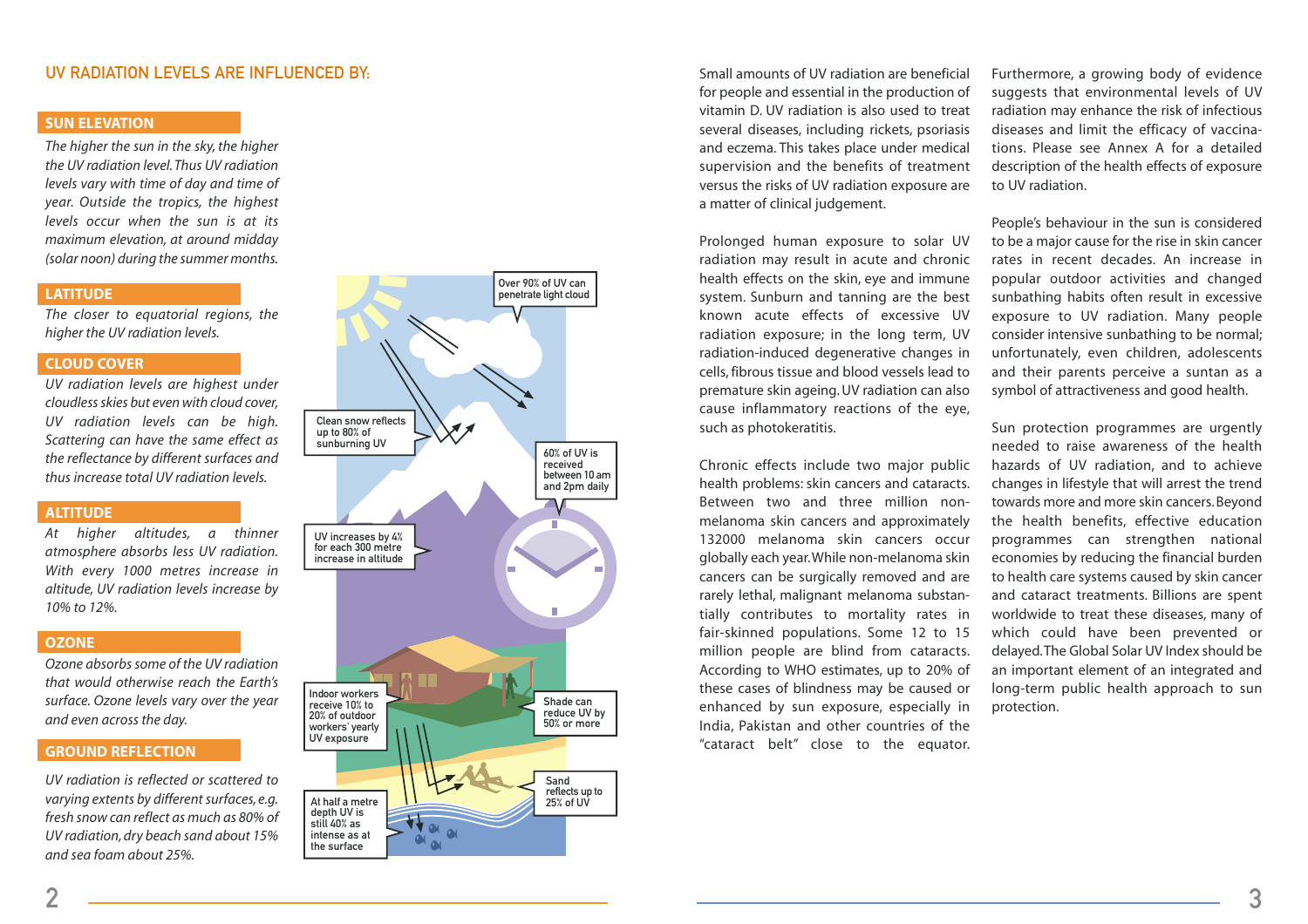### The Global Solar UV Index

**AN EDUCATIONAL TOOL**

#### WHAT IS THE GLOBAL SOLAR UV INDEX?

The Global Solar UV Index (UVI) describes the level of solar UV radiation at the Earth's surface. The values of the index range from zero upward – the higher the index value, the greater the potential for damage to the skin and eye, and the less time it takes for harm to occur.

#### WHY DO WE NFFD THE UVI?

A marked increase in the incidence of skin cancer in fair-skinned populations worldwide is strongly associated with excessive UV radiation exposure from the sun; it may also be associated with the use of artificial UV radiation sources such as sunbeds. Current evidence indicates that personal habits in relation to sun exposure constitute the most important individual risk factor for UV radiation damage. The UVI is an important vehicle to raise public awareness of the risks of excessive exposure to UV radiation, and to alert people about the need to adopt protective measures. Encouraging people to reduce their sun exposure can decrease harmful health effects and significantly reduce health care costs.

#### HOW SHOULD THE UVI BE USED?

This educational tool should be used as an integral component of a programme to inform the public about UV radiation health risks and sun protection, and to change people's attitudes and behaviour with respect to UV

radiation exposure. The UVI should especially aim at vulnerable and highly-exposed groups within the population,e.g.children and tourists, and should inform people about the range of UV radiation-induced health effects including sunburn, skin cancer and skin ageing, and effects on the eye and immune system. Educational messages should emphasize that the risk of adverse health effects from UV radiation exposure is cumulative, and that exposure in everyday life may be as important as exposure during vacations in sunny climates.

#### HOW IS THE UVI PRESENTED?

UV radiation levels and therefore the values of the index vary throughout the day. In reporting the UVI, most emphasis is placed on the maximum UV radiation level on a given day. This occurs during the four-hour period around solar noon. Depending on geographical location and whether daylight saving time is applied, solar noon takes place between local noon and 2 p.m. The media usually present a forecast of the maximum UV radiation level for the following day.

#### WHERE IS THE UVI REPORTED?

In many countries the UVI is reported along with the weather forecast in newspapers, on TV and on the radio; however, this is usually done only during the summer months. Annex B lists a series of Internet links that provide the UVI for a range of countries and in many different languages.

#### WHAT IS THE IMPORTANCE OF A HARMONIZED UVI?

Many countries use the UVI to promote sun protection. Surveys suggest that a large percentage of the public is aware of the existence of the UVI but does not understand its meaning or usefulness. These problems are related to the lack of standardized messages associated with the UVI. The UVI is clearly defined as an educational tool, and its use must be based on effective communication with the public and the media. Uniformity of UVI presentation, and uniformity of sun protection messages associated with different UVI values, will facilitate the delivery of a simple and relevant message, and will help to familiarize people with this important concept.

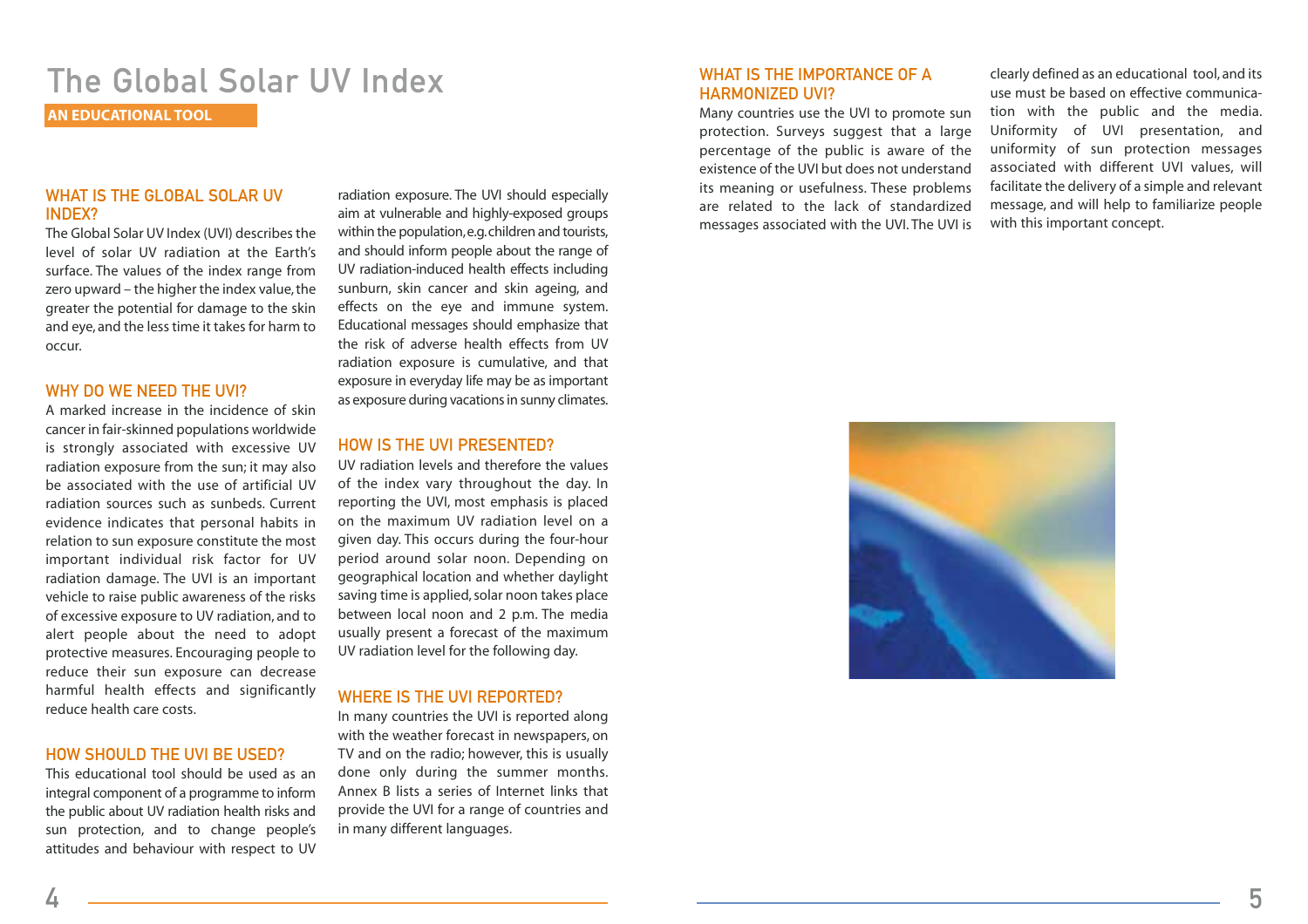### Reporting the UV Index

#### **THE BASIC SCHEME**

#### REPORTING LIVI VALUES

The UVI is a measure of the intensity of UV radiation on the Earth's surface that is relevant to effects on the human skin.

- UVI reports should present at least the daily maximum value. When forecasting or reporting daily maxima, a 30-minute time average value should be used. Where continuous observations are available, <sup>a</sup> 5–10 minute average is useful to display short-term changes.
- The UVI should be presented as a single value rounded to the nearest whole number.

• However, when cloud cover is variable, the UVI should be presented as a range of values. UVI forecasts should include effects of cloud on UV radiation transmission through the atmosphere. Programmes not incorporating cloud effects in their forecasts should refer to them as a "clear sky" or "cloud free" UVI.

UVI values are grouped into exposure categories *(Table 1)*. The national meteorology office or media service may choose to report the exposure category, the UVI value or range of values, or both.

| <b>EXPOSURE CATEGORY</b> | <b>UVI RANGE</b> |
|--------------------------|------------------|
| <b>LOW</b>               | $\leq 2$         |
| <b>MODERATE</b>          | 3 TO 5           |
| <b>HIGH</b>              | <b>6TO 7</b>     |
| <b>VERY HIGH</b>         | <b>8 TO 10</b>   |
| <b>EXTREME</b>           | $11+$            |
|                          | _                |

*Table 1:* UV radiation exposure categories

#### REPORTING BURN TIMES IS NOT RECOMMENDED.

Burn times have been used in many countries as this simple concept can be directly translated into action. However, people tend to interpret burn times to mean that there is a safe level of unprotected sun exposure. Hence, relating UVI values to "time to burn" or "safe tanning time" sends out the wrong message to the public. The UVI

should not imply that extending exposures is acceptable. Although the priority goal of primary skin cancer prevention is to avoid sunburn, cumulative UV radiation exposure plays a major role in developing skin cancer and promotes damage to the eyes and immune system.

#### A SIMPLE AND RELEVANT MESSAGE

Acceptance by the general public of the UVI as useful daily information is the ultimate goal. In order to achieve this, the messages must be simple and easily understood. Reporting the UVI with relevance to the recipient will allow people to put recommendations into practice and accept



*Figure 1: Enjoy the sun but enjoy it safely*

the UVI as a guide to healthy, sun-protective behaviour.

From a public health point of view, it is especially important to protect the most vulnerable population groups. Based on the finding that more than 90% of nonmelanoma skin cancers occur in skin types I and II *(Table 2)*, the basic protective messages associated with the UVI should focus on fairskinned people who tend to burn. Children, who are particularly sensitive to UV radiation, require special protection.

Even though the incidence of skin cancer is lower in dark-skinned people, they are nevertheless susceptible to the damaging effects of UV radiation, especially to the effects on the eye and immune system. Additional messages at the national or local level will allow the particular needs of other population sub-groups to be addressed.

These should take into account differences in climate and culture, the perception of UV radiation risks in the population, and the stage of sun protection education.

| <b>SKIN TYPE CLASSIFICATION</b>                                                            | <b>BURNS IN THE SUN</b>  | TANS AFTER HAVING BEEN IN THE SUN            |  |  |
|--------------------------------------------------------------------------------------------|--------------------------|----------------------------------------------|--|--|
| I.<br>Melano-compromised<br>$\parallel$ .                                                  | Always<br><b>Usually</b> | Seldom<br>Sometimes                          |  |  |
| III.<br>Melano-competent<br>IV.                                                            | Sometimes<br>Seldom      | <b>Usually</b><br>Always                     |  |  |
| V.<br>Melano-protected<br>VI.                                                              |                          | Naturally brown skin<br>Naturally black skin |  |  |
| Table 2: Classification of skin types (adapted from TB Fitzpatrick and JL Bolognia, 1995') |                          |                                              |  |  |

*1 Fitzpatrick TB, et al, reported in TB Fitzpatrick and JL Bolognia, Human melanin pigmentation: Role in pathogenesis of cutaneous* melanoma. In: Zeise L, Chedekel MR, Fitzpatrick TB (eds.) Melanin: Its role in human photoprotection. Overland Park, KS, Valdenmar *Publishing Company, 1995:177-82.*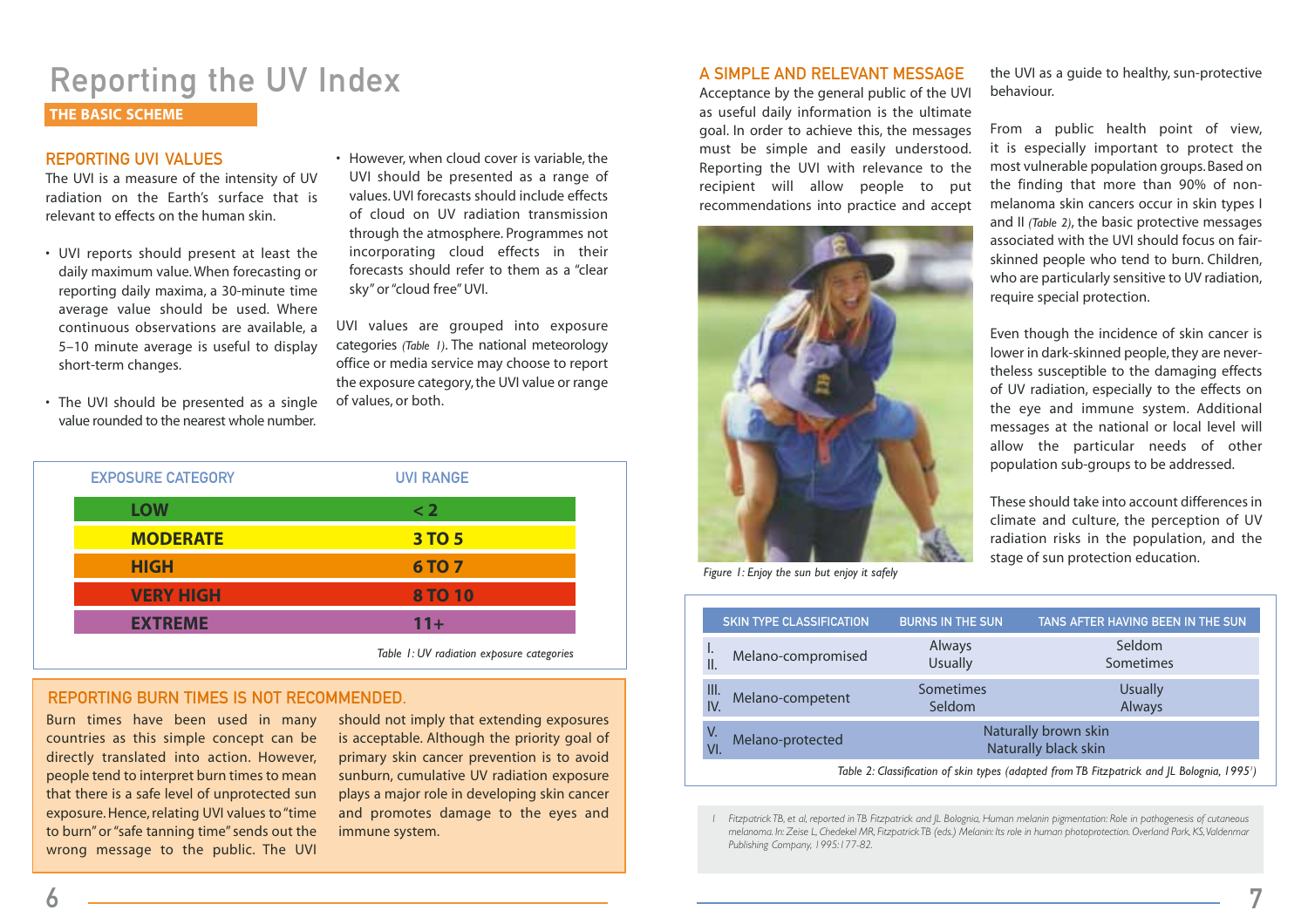#### **THE BASIC SUN PROTECTION MESSAGES**

- *Limit exposure during midday hours.*
- *Seek shade.*
- *Wear protective clothing.*
- *Wear a broad-brimmed hat to protect the eyes, face and neck.*
- *Protect the eyes with wrap-arounddesign sunglasses or sunglasses with side panels.*
- *Use and reapply broad-spectrum sunscreen of sun protection factor (SPF)15+ liberally*
- *Avoid tanning beds.*
- *Protect babies and young children: this is particularly important.*

Shade, clothing and hats provide the best protection – apply sunscreen to parts of the body that remain exposed, like the face and hands. Sunscreen should never be used to prolong the duration of sun exposure.

Two different concepts of sun protection have been proposed: a binary response with a defined threshold UVI value beyond which sun protection is recommended, or a graded response with increasing UVI values that would involve the successive use of different sun-protective measures. There is little scientific basis to support the latter: if sun protection is required, this should include all protective means, i.e. clothing, sunglasses, shade and sunscreen *(Figure 1)*. Nevertheless, a graded approach is relevant in the sense that more sun protection is needed at higher UV radiation levels.

Even for very sensitive fair-skinned people, the risk of short-term and long-term UV radiation damage below a UVI of 3 is limited, and under normal circumstances no protective measures are needed. Above the threshold value of 3, protection is necessary, and this message should be reinforced at UVI values of 8 and above.



#### GRAPHIC PRESENTATION OF THE UVI

A standard graphic presentation of the UVI promotes consistency in UVI reporting on news and weather bulletins, and serves to improve people's understanding of the UVI concept. Ready-made materials for UVI reporting facilitate successful media uptake, and more than one option is given to allow

different media to cope with technical limitations.The graphics package (see Annex D) can be downloaded from the website of WHO's Global UV Project Intersun http://www.who.int/uv/ and includes the UVI logo, icons for UVI reporting, sun

protection icons, and colour codes for different values of the UVI.





*Figure 3: Examples of UVI graphics*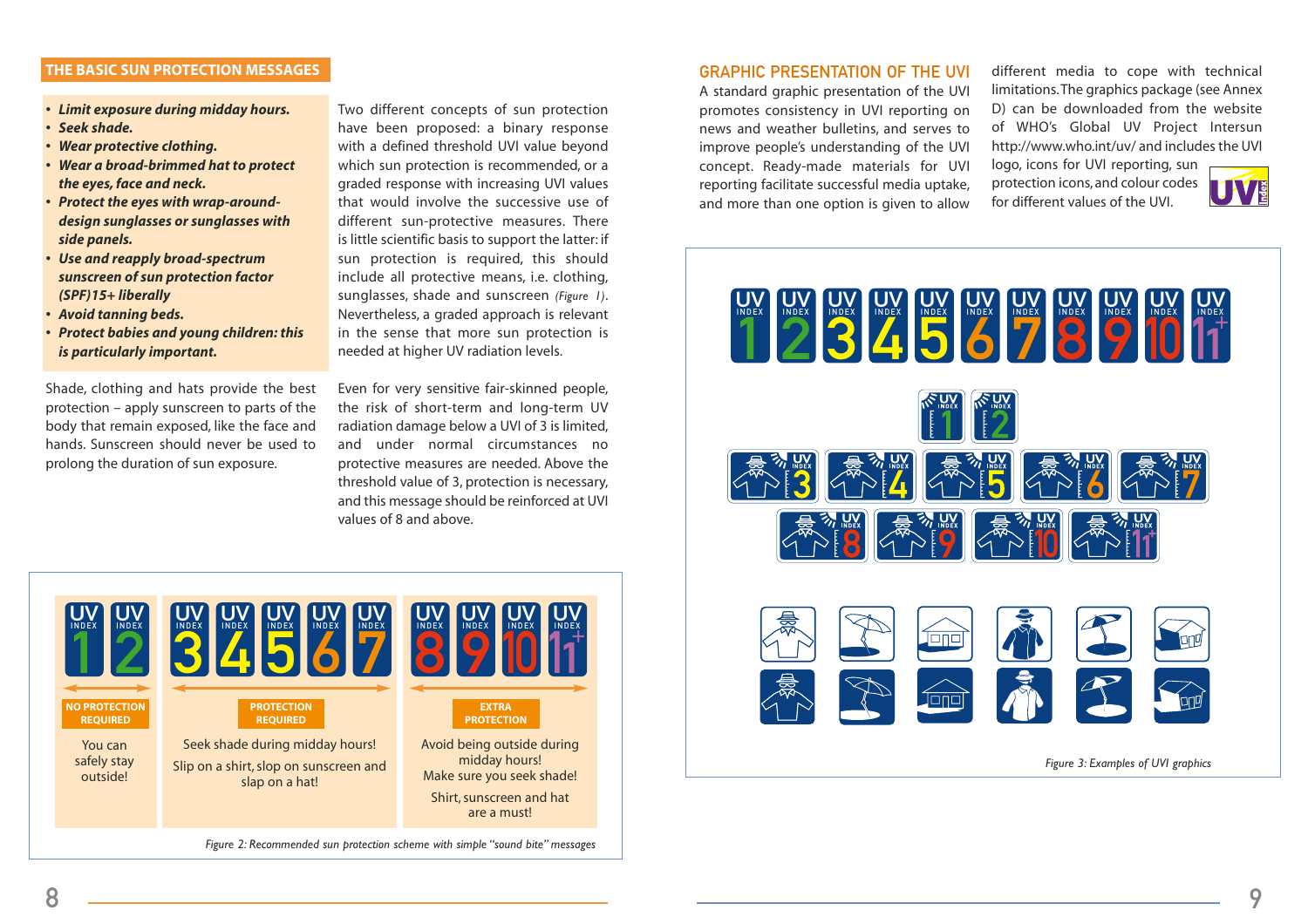### Sun Protection Messages

#### **CREATING VARIETY**

#### ADDITIONAL SUNSMART MESSAGES

The basic scheme for UVI reporting and sun protection can be varied and expanded through the use of additional messages at the national or local level. Messages on suntanning, sun protection and people's inability to perceive UV radiation underlie the basic message and can be used in all settings.

Environment-based, activity-based or risk group-based messages can be geared specifically to local weather conditions, or the particular environmental or societal situation of a given country. Annex E lists examples of such additional sun protection messages adapted from Australia, Canada and France.



*Figure 4: Children require special protection*

Targeted groups must include children and young people *(Figure 3)*, since frequent UV radiation exposure and a history of sunburn during childhood and adolescence is an important risk factor for skin cancer, especially for potentially lethal malignant melanoma. Additional messages can also be used to correct common misconceptions about UV radiation and its effects on human health *(Table 3)*.

|                                                                                                        | <b>FALSE</b>                                                            | <b>TRUE</b>                                                                                                                                                                                                                                                          |
|--------------------------------------------------------------------------------------------------------|-------------------------------------------------------------------------|----------------------------------------------------------------------------------------------------------------------------------------------------------------------------------------------------------------------------------------------------------------------|
|                                                                                                        | A suntan is healthy.                                                    | A tan results from your body defending itself against further damage<br>from UV radiation.                                                                                                                                                                           |
| A tan protects you from the sun.<br>You can't get sunburnt on a<br>cloudy day.                         |                                                                         | A dark tan on white skin offers only limited protection equivalent to<br>an SPF of about 4.                                                                                                                                                                          |
|                                                                                                        |                                                                         | Up to 80% of solar UV radiation can penetrate light cloud cover. Haze<br>in the atmosphere can even increase UV radiation exposure.                                                                                                                                  |
|                                                                                                        | You can't get sunburnt while in<br>the water.                           | Water offers only minimal protection from UV radiation, and<br>reflections from water can enhance your UV radiation exposure.                                                                                                                                        |
|                                                                                                        | UV radiation during the winter<br>is not dangerous.                     | UV radiation is generally lower during the winter months, but snow<br>reflection can double your overall exposure, especially at high<br>altitude. Pay particular attention in early spring when temperatures<br>are low but the sun's rays are unexpectedly strong. |
|                                                                                                        | Sunscreens protect me so I can<br>sunbathe much longer.                 | Sunscreens should not be used to increase sun exposure time but to<br>increase protection during unavoidable exposure. The protection they<br>afford depends critically on their correct application.                                                                |
|                                                                                                        | If you take regular breaks during<br>sunbathing you won't get sunburnt. | UV radiation exposure is cumulative during the day.                                                                                                                                                                                                                  |
|                                                                                                        | If you don't feel the hot rays of<br>the sun you won't get sunburnt.    | Sunburn is caused by UV radiation which cannot be felt. The heating<br>effect is caused by the sun's infrared radiation and not by UV radiation.                                                                                                                     |
| $T-hL$ , $\Omega$ , $\Gamma M$ and the state of the second political problem of $\Omega$ at the second |                                                                         |                                                                                                                                                                                                                                                                      |

*Table 3: UV radiation danger: Facts and fiction*

#### **USING COLOUR TO INCREASE VARIABILITY**

Specific colours should be used for presenting the solar UVI. These do not have a scientific basis but are a means of making the presentation of the UVI more appealing. The colour coding facilitates variation between geographic areas of high and low UV radiation levels, and a basic colour is defined for each category *(Table 4; see also Annex D).*

| JV<br><b>INDEX</b><br><b>INDEX</b> | JV<br><b>INDEX</b><br><b>INDEX</b><br><b>INDEX</b> | <b>INDEX</b><br><b>INDEX</b> | <b>INDEX</b><br><b>INDEX</b><br><b>INDEX</b> | JV<br><b>INDEX</b> |
|------------------------------------|----------------------------------------------------|------------------------------|----------------------------------------------|--------------------|
| Low                                | Moderate                                           | High                         | Very high                                    | Extreme            |
| (1,2)                              | (3,4,5)                                            | (6,7)                        | (8,9,10)                                     | $(11+)$            |
| Green                              | Yellow                                             | Orange                       | Red                                          | Purple             |
| <b>PMS 375</b>                     | <b>PMS 102</b>                                     | <b>PMS 151</b>               | <b>PMS 032</b>                               | <b>PMS 265</b>     |
|                                    |                                                    |                              |                                              |                    |

*Table 4: Presenting the UVI: International colour codes<sup>1</sup>* 

The colour within categories can be graded to allow for variation at the national level where values often remain within one category throughout the summer months (see Annex D).

Not all media will be able to integrate the variation in colour into their presentation. Television media generally use standardized maps and changing the colours may not be feasible due to technical limitations. Similarly, black and white print media will not be able to use the recommended colour scheme.

#### EMPHASIZING DANGEROUS HOURS

In countries where UV radiation levels are high and where knowledge about UV radiation and sun protection in the population is widespread, a further concept may be applied to increase variability. This was introduced in Australia in 2000.

The approach focuses on the hours of the day during which the UVI is above a given threshold value *(Figure 5)*.While on one day the UVI may reach a value of above 3 for no more than 30 minutes, on another day it may remain above 3 for several hours. The advice to the public emphasizes the need to adopt sun-protective practices during these hours.



*1 The eps graphic files, which are downloadable from the website of WHO's Global UV Project Intersun http://www.who.int/uv/, will reproduce satisfactorily in most cases, allowing the worldwide reproduction of a standardized colour scheme. Pantone Matching System (PMS) colour references may be used for minor colour correction.*

*2 The colour scheme currently used by the Bureau of Meteorology, Australia does not comply with the international colour codes promoted in this publication.*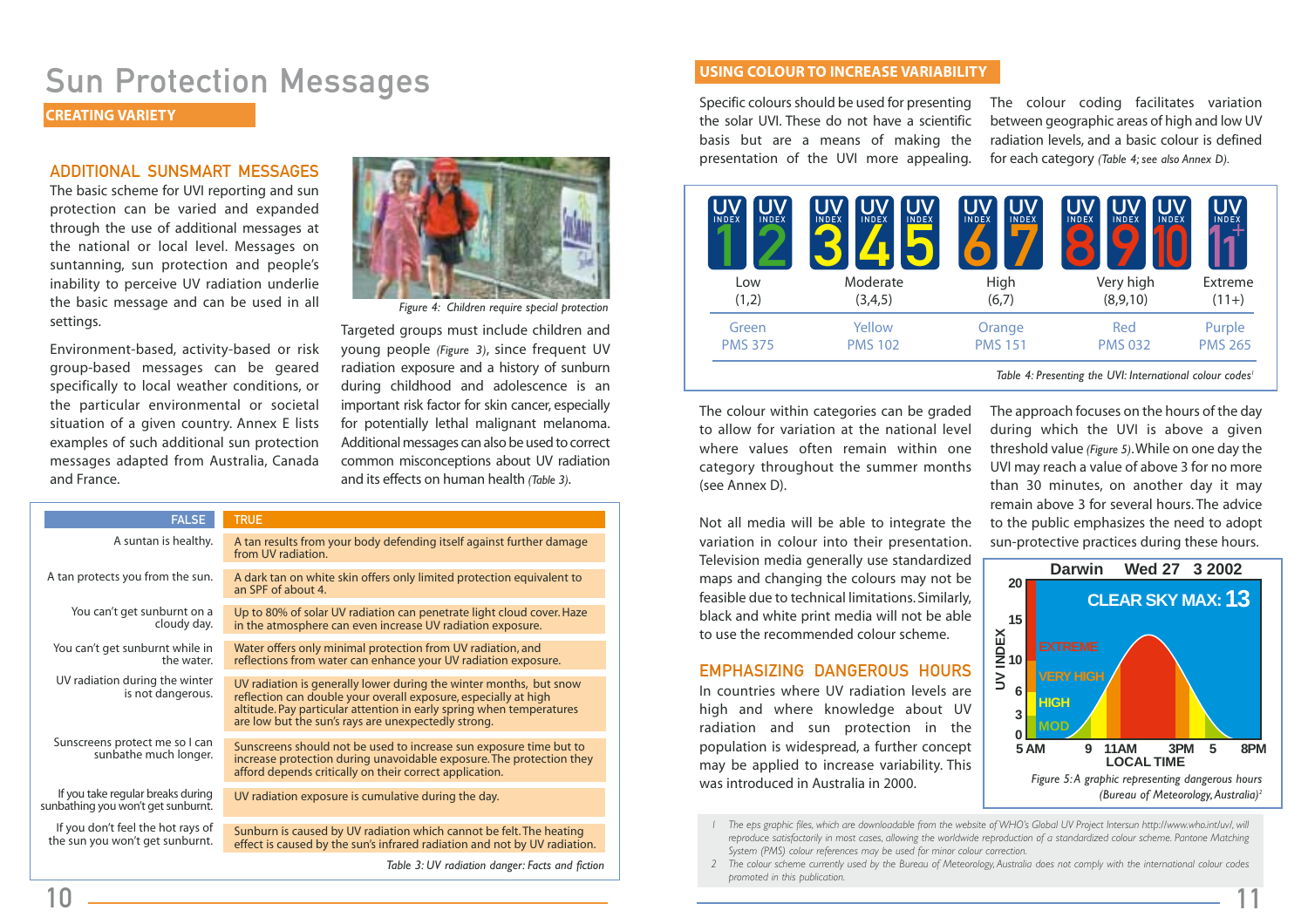### Educational Concepts and Their Practical Implementation

Increased sun exposure has been identified as the main reason for the increase in skin cancer rates since the early 1970s, and only changes in lifestyle can stop this ongoing trend. Public education aims to improve people's knowledge about the health risks of excessive sun exposure, and to achieve a change in attitudes and behaviour. Reducing the occurrence of sunburn and cumulative UV radiation exposure over a lifetime will eventually cause skin cancer rates to decline.

It is important that information be presented in a positive manner that enables people to enjoy the sun safely but at the same time makes them aware of the need to avoid overexposure. The UVI should form an integral element of programmes to educate the public about the health hazards of excessive UV radiation exposure.The sections below address key elements of effective education campaigns.

#### MAIN TARGET AUDIENCES AND SUN PROTECTION SETTINGS

A majority of a person's lifetime exposure occurs before age 18, and sun avoidance during childhood has a greater impact on health risk reduction than sun protection during adulthood. Therefore, children and adolescents should be the primary target for education about the sun and how to avoid damage to health. An effective campaign can have an enormous impact on public health: <sup>a</sup> change in people's behaviour towards effective sun protection could eliminate more than 70% of skin cancers in Australia.

Schools are essential for getting the message across to young people. Teachers and their associations should be encouraged to take up the cause and include UV radiation awareness and protection projects in the educational system. Furthermore, all outdoor recreational sites – beaches, sports centres and swimming pools, zoos and parks – provide a good setting for information about UV radiation levels and sun protection.

As a large percentage of many people's lifetime exposure to UV radiation is received during vacations, tourists represent an important audience for UVI reporting and sun protection advice.

#### BUILDING NETWORKS AND ALLIANCES

In order to change people's sun exposure habits and the current societal view that associates a tan with good health, long-term strategies are required. The cooperation of different sectors is necessary to implement far-reaching educational strategies and create a supportive environment for the integration of sun protection into the culture of a country. For this reason, campaigns in many countries are organized as a collaborative effort between different medical and scientific associations, government and specialized private institutions, and charitable societies.

Further partners in disseminating the message may include the tourism industry such as airlines, hotel chains and cruise liners,

national weather bureaux and companies producing sun protection items such as sunscreen and sunglasses.

### THE ROLE OF NATIONAL GOVERNMENTS

#### **EDUCATION**

- Encourage the use of the UVI as part of public awareness programmes.
- Supply health care professionals, teachers and carers of children with educational material for distribution to the public.
- Organize workshops for medical doctors and other health professionals.
- Establish education programmes for teachers.
- Establish education programmes for outdoor workers.
- Encourage and support the provision of shaded areas in schools, playgrounds and parks, and in public places such as bus stops and swimming pools.
- Recommend against the use of sunlamps and sunbeds for cosmetic purposes.
- Inform the community of drugs and cosmetics that sensitize the skin to the effects of UV radiation.
- Enlist weather broadcasters, health reporters and the media to provide the UVI service to the public.

#### ENSURING MEDIA SUPPORT

The media should be encouraged to report the UVI with their daily weather information, so that people begin to accept this as an important piece of information in addition to the news and weather report. The TV, radio and print media provide an essential medium for informing the public about the hazards of UV radiation and the need to adopt protective measures. They can support local

#### **EVALUATION**

- Establish national statistics on UV radiation-induced skin and eye diseases.
- Encourage research on UV radiation related health effects and protective measures.
- Support national programmes and international collaboration efforts on UV radiation monitoring and health education.
- Conduct research that monitors behavioural, knowledge and attitudinal trends related to sun protection.

#### **STANDARDS**

- Facilitate the development of standards related to sun protection products such as sunscreens, clothing, sunbeds and sunglasses to ensure clear and safe guidelines for manufacturers and consumers.
- Encourage the provision of information on the degree of UV radiation protection provided by sunscreens, eyewear, clothing and other protective measures.

and national programmes by highlighting health concerns, and can even promote research by making the results of new health effects or protective devices known to the public. To ensure continuing interest in the awareness campaign, it will be necessary to progressively develop short, clear messages that are tailored to the particular medium.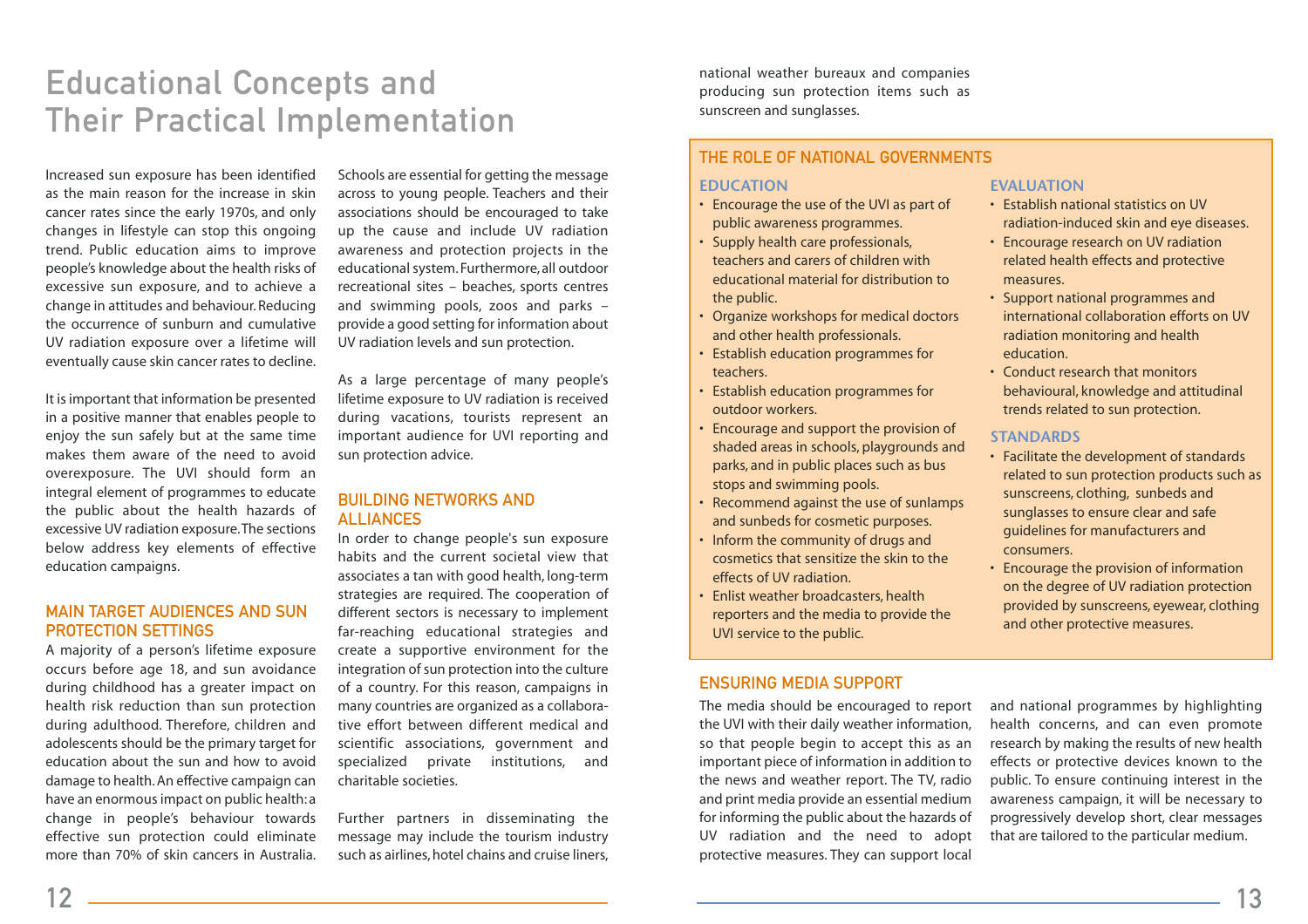### THE ROLE OF LOCAL AUTHORITIES AND HEALTH AGENCIES

• Encourage behaviour change through sign prompts and educational activities in community and recreation facilities and services.These could include programmes in schools and kindergartens, the distribution of brochures in public buildings, banks, shopping centres and health care centres, and sun protection fairs where health professionals participate in presentations and skin cancer screening.

- Promote creative activities on sun protection, e.g. fashion shows using UV radiation-protective designs and fabrics, science projects, and competitions.
- Modify the physical environment and promote the consideration of shade in urban planning and in the modification of public places.

#### USEFUL STRATEGIES INCLUDE.

- Holding a press conference at the launch of a campaign, e.g. in late-spring, where appropriate health professionals are available for interviews.
- Organizing short seminars for journalists to educate them about the problems of excessive UV radiation exposure and to disseminate the key sun protection messages.
- Using the announcements for press conferences to highlight key issues, followed by press releases that provide clear and simple messages.
- Using human interest stories to get the message across.

The promotion of the UVI needs to be conducted in a positive and attractive way. The key words are "save","protect"and "help".

#### THE UVI CAN:

- $\sqrt{\ }$  save lives  $\checkmark$  protect good health
- $\checkmark$  help preserve youthful complexion

#### **FVALUATING THE FFFECTIVENESS** OF A UVI CAMPAIGN

A sun awareness programme that uses the UVI as an educational tool aims to improve people's knowledge, and change attitudes and behaviour with respect to sun exposure and sun protection. A well-designed evaluation survey should assess:

- whether members of the general public understand the meaning of the UVI and the message it carries;
- whether the campaign has changed people's knowledge, attitudes and behaviour with respect to sun exposure.

### Health Effects of UV Radiation Exposure **ANNEX A**

#### Human exposure to solar radiation may result in acute and chronic health effects on the skin, eye and immune system. It is a popular misconception that only fairskinned people need to be concerned about overexposure to the sun. Darker skin has more protective melanin pigment, and the incidence of skin cancer is lower in darkskinned people. Nevertheless, skin cancers do occur with this group and unfortunately they are often detected at a later, more dangerous stage. The risk of UV radiationrelated health effects on the eye and immune system is independent of skin type. A comprehensive summary and review of UV radiation-related health effects can be found in the WHO Environmental Health Criteria Monograph *Ultraviolet Radiation<sup>1</sup> and in the Proceedings of an International Workshop on Ultraviolet Radiation2 .*

#### **SKIN**

#### **SUNBURN, SUNTAN AND SKIN AGEING**

The best known acute effect of excessive UV radiation exposure is erythema, the familiar skin reddening termed sunburn. In addition, most people will tan from the UV radiation stimulation of melanin production, which occurs within a few days of exposure. A further, less obvious adaptive effect is the thickening of the outermost layers of

the skin that attenuates UV radiation penetration to the deeper layers of the skin. Both changes are a sign of damage to the skin. Depending on their skin type, individuals vary greatly in their skin's initial threshold for erythema and their ability to adapt to UV exposure. Chronic exposure to UV radiation also causes a number of degenerative changes in the cells, fibrous tissue and blood vessels of the skin. These include freckles, nevi and lentigines, which are pigmented areas on the skin, and diffuse brown pigmentation. UV radiation accelerates skin ageing, and the gradual loss of the skin's elasticity results in wrinkles and dry, coarse skin.

#### **NON-MELANOMA SKIN CANCERS**

Non-melanoma skin cancers (NMSC) comprise basal cell carcinoma and squamous cell carcinoma. These are rarely lethal but surgical treatment is painful and often disfiguring. The temporal trends of NMSC incidence are difficult to determine, because reliable registration of these cancers has not been achieved. However, specific studies carried out in Australia, Canada and the United States, indicate that between the 1960s and the 1980s the prevalence of NMSC increased by a factor of more than two. The risk of NMSC has been examined with respect to personal exposure, and the

1 *Ultraviolet radiation. An authoritative scientific review of environmental and health effects of UV, with reference to global ozone layer depletion.* Geneva,World Health Organization, 1994 (Environmental Health Criteria Monograph, No. 160).

2 Proceedings of an international workshop on ultraviolet radiation exposure, measurement and protection, St Catherine's College, Oxford, 1999. *Radiation Protection Dosimetry,* 2000, 91:1-3.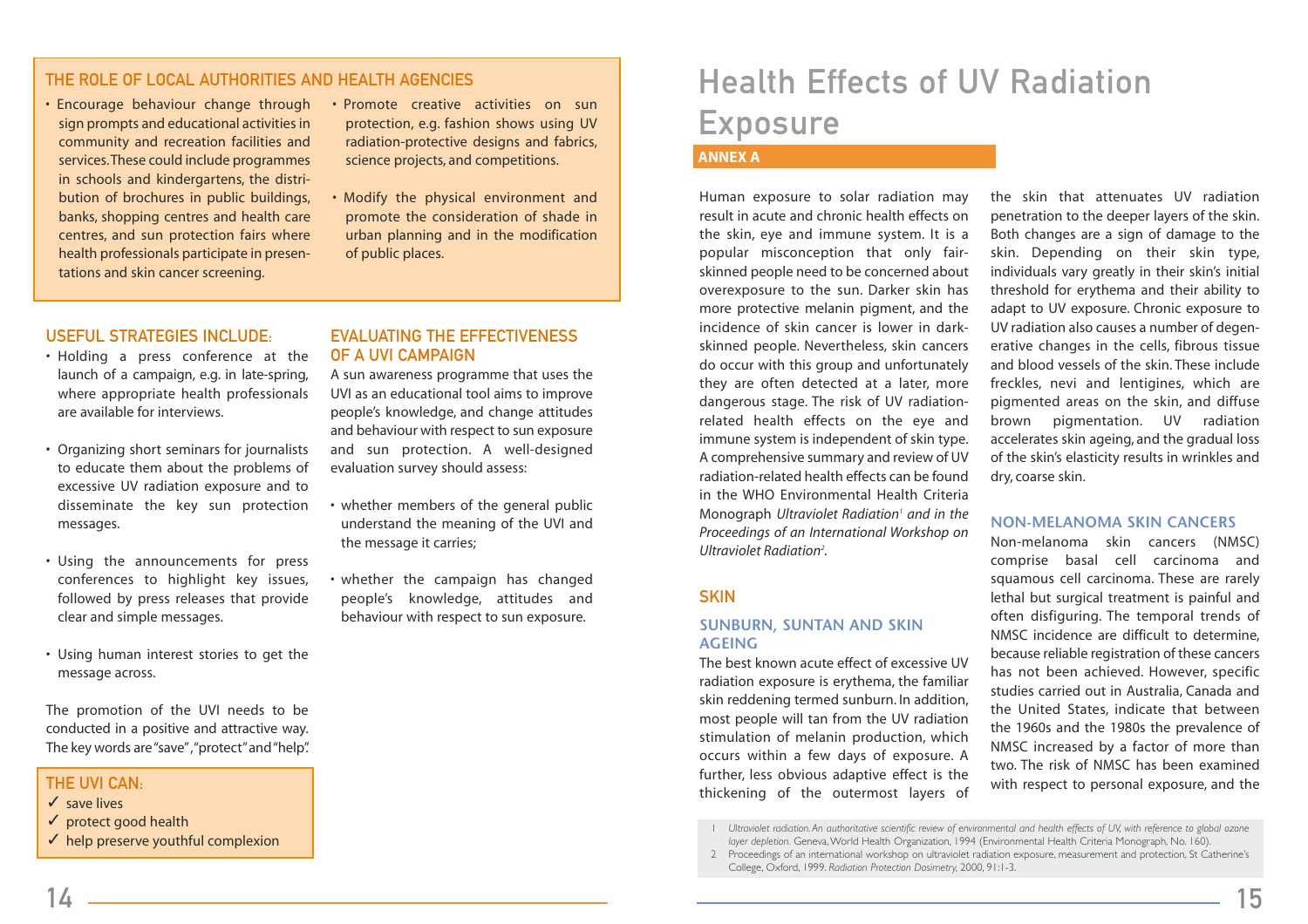- NMSC is most frequent on parts of the body that are commonly exposed to the sun such as ears, face, neck and forearms. This implies that long-term, repeated UV radiation exposure is a major causal factor.
- Within some countries there is a clear relationship between increasing incidence of NMSC with decreasing latitude, i.e. higher UV radiation levels.



*Figure 6: Basal cell carcinoma*



*Figure 7: Squamous cell carcinoma*

#### **MALIGNANT MELANOMA**

Malignant melanoma (MM), although far less prevalent than NMSC, is the major cause of death from skin cancer and is more likely to be reported and accurately diagnosed than NMSC. Since the early 1970s, MM incidence has increased significantly, e.g. by an average 4% every year in the United States. A large number of studies indicate that the risk of malignant melanoma correlates with genetic and personal characteristics, and a person's UV radiation exposure behaviour. The following is a summary of the main human risk factors:

- A large number of atypical nevi (moles) is the strongest risk factor for MM in fairskinned populations.
- MM is more common among people with a pale complexion, blue eyes, and red or fair hair. Experimental studies have demonstrated a lower threshold erythema and more prolonged skin reddening in melanoma patients than in controls.
- High, intermittent exposure to solar UV radiation appears to be a significant risk factor for the development of MM.
- The incidence of MM in white populations generally increases with decreasing latitude, with the highest recorded incidence occurring in Australia, where the annual rates are 10 and over 20 times the rates in Europe for women and men respectively.
- Several epidemiological studies support a positive association with history of sunburn, particularly sunburn at an early age.
- The role of cumulative sun exposure in the development of MM is equivocal. However, MM risk is higher in people with a history of NMSC and of solar keratoses, both of which are indicators of cumulative UV radiation exposure.



*Figure 8: Maligant melanoma*

#### **FYF**

The eye is recessed within its orbit and shielded by the brow ridge, the eyebrows and the eyelashes. Bright light activates the constriction of the pupil and the squinting reflex to minimize the penetration of the sun's rays into the eye. However, the effectiveness of these natural defences in protecting against the dangers of UV radiation is limited under extreme conditions such as sunbed use or strong ground reflection from sand, water and snow.

Acute effects of UV radiation exposure include photokeratitis and photoconjunctivitis. These inflammatory reactions are comparable to a sunburn of the very sensitive skin-like tissues of the eyeball and eyelids, and usually appear within a few hours of exposure. Both can be very painful, but are reversible and do not result in any long-term damage to the eye or vision. Extreme forms of photokeratitis are "arc-eye" and "snow blindness".

Cataracts are the leading cause of blindness in the world. Proteins in the eye's lens unravel, tangle and accumulate pigments that cloud the lens and eventually lead to blindness. Even though cataracts appear to different degrees in most individuals as they age, sun exposure, in particular exposure to UVB, appears to be a major risk factor for cataract development.

#### IMMUNE SYSTEM

The immune system is the body's defence mechanism against infections and cancers, and is normally very effective at recognizing and responding to an invading microorganism or the onset of a tumour. Although

the data remain preliminary, there is increasing evidence for a systematic immunosuppressive effect of both acute and low-dose UV radiation exposure.

Animal experiments have demonstrated that UV radiation can modify the course and severity of skin tumours. Also, people treated with immunosuppressive drugs have a greater incidence of squamous cell carcinoma than the normal population. Consequently, beyond its role in the initiation of skin cancer, sun exposure may reduce the body's defences that normally limit the progressive development of skin tumours.

Several studies have demonstrated that exposure to environmental levels of UV radiation alters the activity and distribution of some of the cells responsible for triggering immune responses in humans. Consequently, sun exposure may enhance the risk of infection with viral, bacterial, parasitic or fungal infections, which has been demonstrated in a variety of animal models. Furthermore, especially in countries of the developing world, high UV radiation levels may reduce the effectiveness of vaccines. Since many vaccine-preventable diseases are extremely infectious, any factor that results in even a small decrease in vaccine efficacy can have a major impact on public health.

#### OZONE DEPLETION AND UV-RELATED HEALTH EFFECTS

Depletion of the ozone layer is likely to aggravate existing health effects caused by exposure to UV radiation, as stratospheric ozone is a particularly effective UV radiation absorber. As the ozone layer gets thinner, the protective filter provided by the atmosphere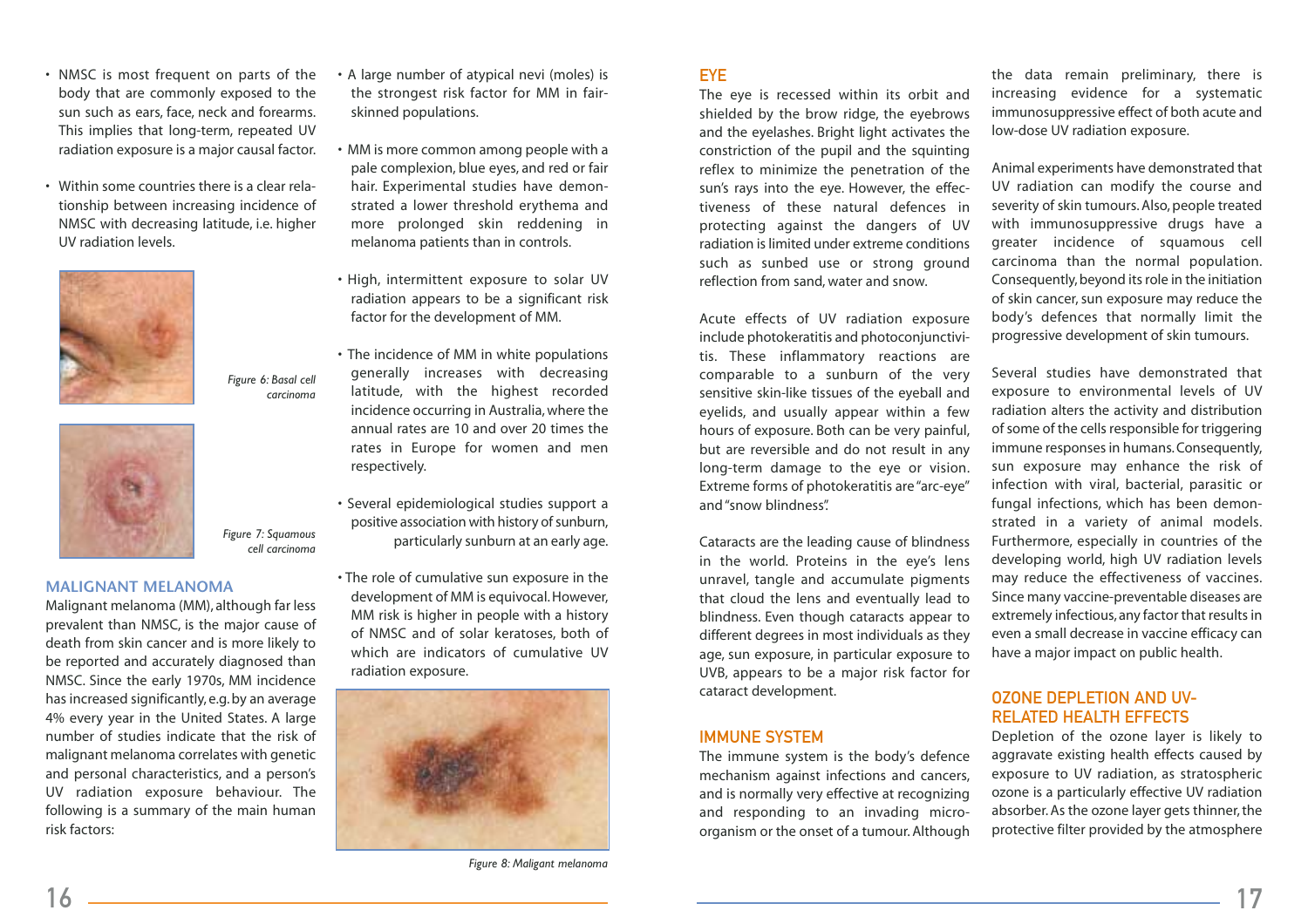is progressively reduced. Consequently, human beings and the environment are exposed to higher UV radiation levels, and especially higher UVB levels that have the greatest impact on human health, animals, marine organisms and plant life.

Computational models predict that a 10% decrease in stratospheric ozone could cause an additional 300 000 non-melanoma and 4500 melanoma skin cancers and between 1.6 and 1.75 million more cases of cataracts worldwide every year.



### Internet Links: Organizations Reporting the UV Index

#### **ANNEX B**

#### **WORLD**

World Ozone and Ultraviolet Radiation Data Centre http://www.msc-smc.ec.gc.ca/woudc/

#### **WORLD**

Institute of Medical Physics and Biostatistics, University of Veterinary Medicine Vienna http://i115srv.vu-wien.ac.at/uv/uv\_online\_alt.htm#uvimaps

**EUROPE** Scientific UV Data Management (SUVDAMA) http://www.ozone.fmi.fi/SUVDAMA/

**MEDITERRANEAN BASIN**  (French/English/Spanish/Italian) Environmental Forecast and Information Service http://www.enviport.com/index\_en.html

**ARGENTINA**  (Spanish) Regional Centre of Satellite Data http://www.conae.gov.ar/iuv/iuv.html

National Meteorological Service http://www.meteofa.mil.ar/

**AUSTRALIA** Bureau of Meteorology http://www.bom.gov.au/info/about\_uvb.shtml

**AUSTRIA** Institute for Medical Physics, University of Innsbruck http://www.uibk.ac.at/projects/uvindex/aktuell/mon\_kart\_eng.html

#### **CANADA**

(English/French) Meteorological Service of Canada http://www.msc-smc.ec.gc.ca/uvindex/

#### **CZECH REPUBLIC**

(Czech/English) Czech Hydrometeorological Institute http://www.chmi.cz/meteo/ozon/o3uvb.html

#### **FINLAND**

(Finnish) Finnish Meteorological Institute http://www.ozone.fmi.fi/

#### **FRANCE**

(French) Securité Solaire www.securite-solaire.org

#### **GERMANY**

(German) Federal Office for Radiation Protection http://www.bfs.de/uvi/index.htm

German Weather Services http://www.uv-index.de/

#### **GREECE**

(Greek) Laboratory of Atmospheric Physics http://lap.physics.auth.gr/uvindex/

**HONG KONG SPECIAL ADMINISTRATIVE REGION OF CHINA** Hong Kong Observatory

http://www.info.gov.hk/hko/wxinfo/uvindex/english/ uvindex\_e.htm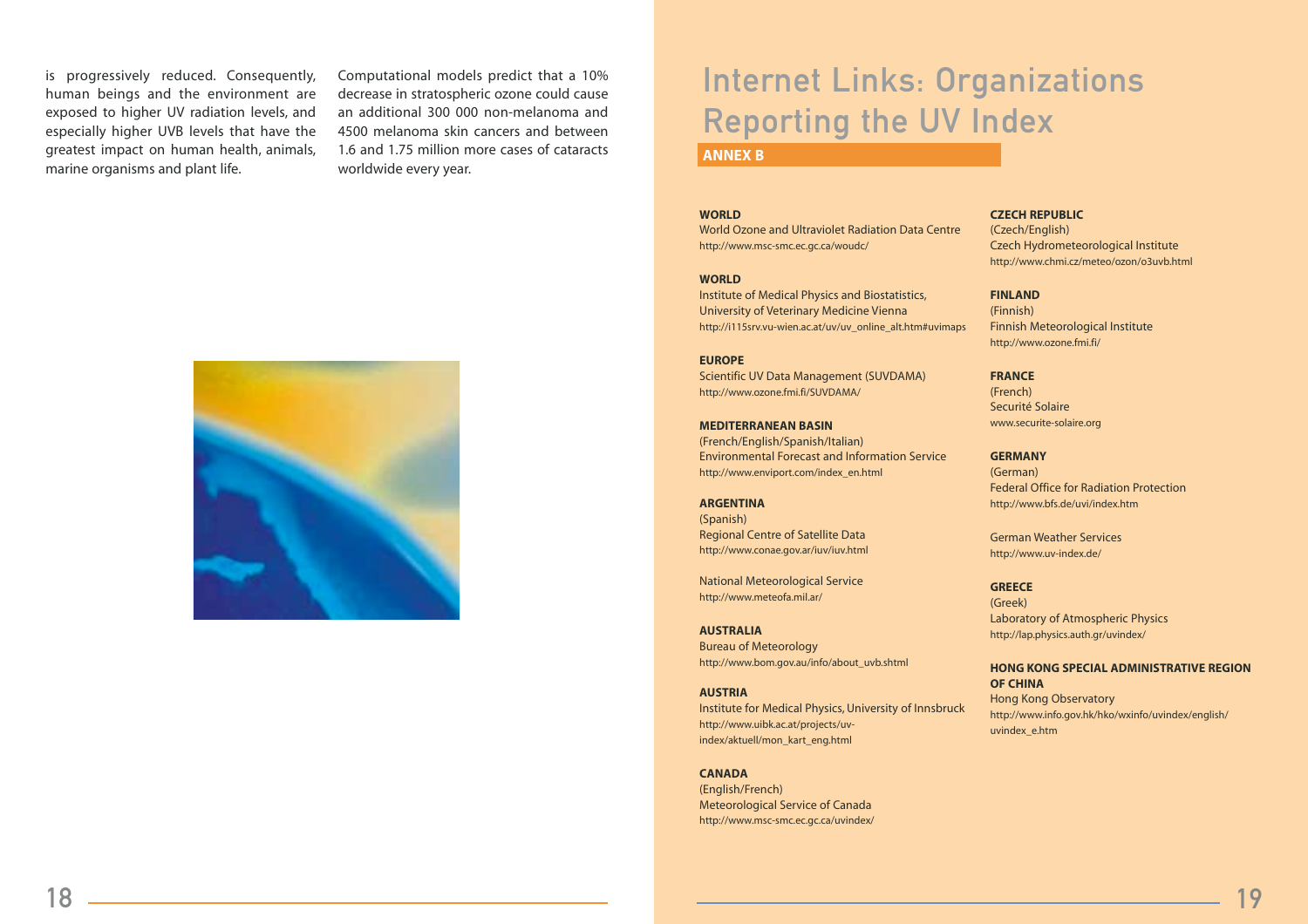#### **ISRAEL**

(Hebrew/English) Israel Weather Forecast http://www2.iol.co.il/weather/Edefault.asp

#### **ITALY**

(Italian/English) Labratory for Meteorology and Environmental Modelling http://www.lamma.rete.toscana.it/previ/ita/stazlam.htm

#### **JAPAN**

(English) Shiseido UV Ray Information http://www.shiseido.co.jp/e/e9708uvi/html/index.htm

#### **LUXEMBOURG**

(French) Meteorological Station of the Lycée Classique de Diekirch http://meteo.lcd.lu/

#### **MEXICO**

(Spanish/English) Mexico City Air Quality Report http://sima.com.mx/sima/df/\_zseeng.html

#### **NEW ZEALAND**

Lauder National Institute of Water and Atmospheric Research (NIWA) http://katipo.niwa.cri.nz/lauder/homepg07.htm

#### **NORWAY**

(Norwegian/English) Norwegian Radiation Protection Authority http://uvnett.nrpa.no/

#### **POLAND**

(Polish) Institute of Meteorology and Water Management http://www.imgw.pl/

#### **PORTUGAL**

(Portuguese/English) Meteorological Institute http://www.meteo.pt/uv/uvindex.htm

#### **SLOVENIA**

(Slovenian) Environmental Agency of Slovenia http://www.rzs-hm.si/zanimivosti/UV.html

#### **SPAIN**

(Spanish) National Meteorological Institute http://www.inm.es/wwz/fijo/estaciones.html

#### **SWEDEN**

(Swedish/English) Swedish Radiation Protection Institute http://www.smhi.se/weather/uvindex/sv/uvprog.htm

#### **SWITZERLAND**

(German/French) Federal Office of Public Health http://www.uv-index.ch

#### **TURKEY**

(Turkish) Scientific and Technical Research Council of Turkey http://www.tubitak.gov.tr/

#### **UNITED KINGDOM**

The Meteorological Office http://www.met-office.gov.uk/sec3/gsuvi.html

#### **UNITED STATES OF AMERICA**

The Weather Channel http://www.weather.com/activities/health/skin

National Oceanic and Atmospheric Administration (NOAA) and Environmental Protection Agency (EPA) Climate Prediction Center http://www.cpc.ncep.noaa.gov/products/stratosphere/ uv\_index/index.html

### The UV Index

#### **ANNEX C**

The Global Solar UVI is formulated using the International Commission on Illumination (CIE) reference action spectrum for UV-induced erythema on the human skin (ISO 17166:1999/CIE S 007/E-1998). It is a measure of the UV radiation that is relevant to and defined for a horizontal surface. The UVI is a unitless quantity defined by the formula:



where  $E_{\lambda}$  is the solar spectral irradiance expressed in W $\cdot$ /(m<sup>2</sup>·nm<sup>1</sup>) at wavelength<sub>2</sub> and  $d<sub>2</sub>$  is the wavelength interval used in the summation.  $s_{\alpha r\lambda}$  is the erythema reference action spectrum, and  $k_{\text{er}}$  is a constant equal to 40  $m^2/W$ .

The determination of the UVI can be through measurements or model calculations. Two measurement approaches can be taken: the first is to use a spectroradiometer and to calculate the UVI using the above formula. The second is to use a broadband detector that has been calibrated and programmed to give the UVI directly. Prediction of the solar UVI is achieved with a radiative transfer model that requires the input of total ozone and the aerosol optical properties. A regression model is used to predict the total ozone using the input from ground-based ozone spectroradiometers or from satellites. A good cloud parameterisation is also required unless only clear sky values are reported.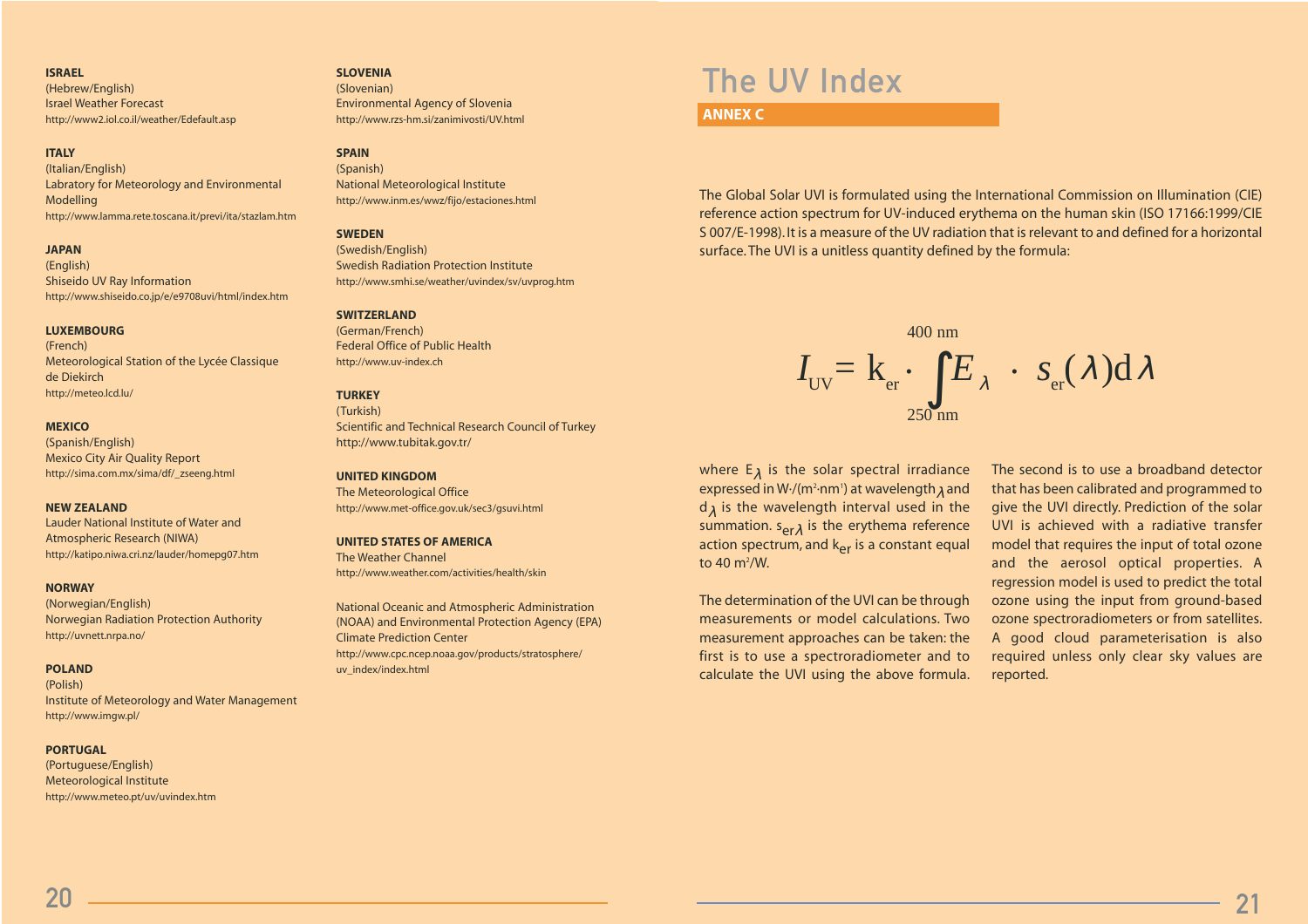### Graphic Presentation of the UV Index

**ANNEX D**





### Additional Sun Protection Messages

#### **ANNEX E**

#### **SUNTANNING MESSAGES**

- Tanning does not stop much UV radiation! Even when your skin is tanned, limit your exposure during midday hours, and continue to protect yourself.
- Don't UV OD. Sunburn is literally an indication that your skin has overdosed on UV radiation so Slip! Slop! Slap! and Save Your Skin.

#### **SUN PROTECTION MESSAGES**

- Wear sunglasses, a wide-brimmed hat and protective clothing, and frequently apply sunscreen of SPF 15+ to protect yourself.
- Applying sunscreen is not a means to prolong your stay in the sun but to reduce the health risk of your exposure.
- Taking certain medications as well as using perfumes and deodorants can sensitize your skin, causing serious burns in the sun. Ask your pharmacist for advice.
- Sun exposure increases skin cancer risk, accelerates skin ageing and causes damage to the eyes. Protect yourself!
- Shade is one of the best defences against the sun's radiation. Try to find some shade during midday hours when the sun's UV rays are at their peak.

#### **PERCEPTION OF UV RADIATION**

- Cloudy weather doesn't mean you can't get burnt. It's the UV radiation in the sun's rays that burns you and causes skin cancer, and UV radiation can penetrate through cloud.
- Remember the sun does not need to feel hot to damage your skin and eyes. The damage is done by UV radiation, which is not seen or felt – so don't be fooled by mild temperatures.

#### **ACTIVITY-BASED MESSAGES**

- If you're out to watch or participate in (name of event), don't forget your sunscreen, hat and long-sleeved shirt. That should be all you need to make sure all you go home with are great memories of today's events – and not a nasty dose of sunburn.
- This is a great time to head to the ski slopes. High altitudes and fresh snow can double your UV radiation exposure, so wear sunglasses and sunscreen!
- Going on a sunny vacation? Make sure to pack your wide-brimmed hat, sunglasses and sunscreen.
- School break means fun in the sun for the lucky ones. If you're one of them, remember to pack a hat, sunscreen and sunglasses.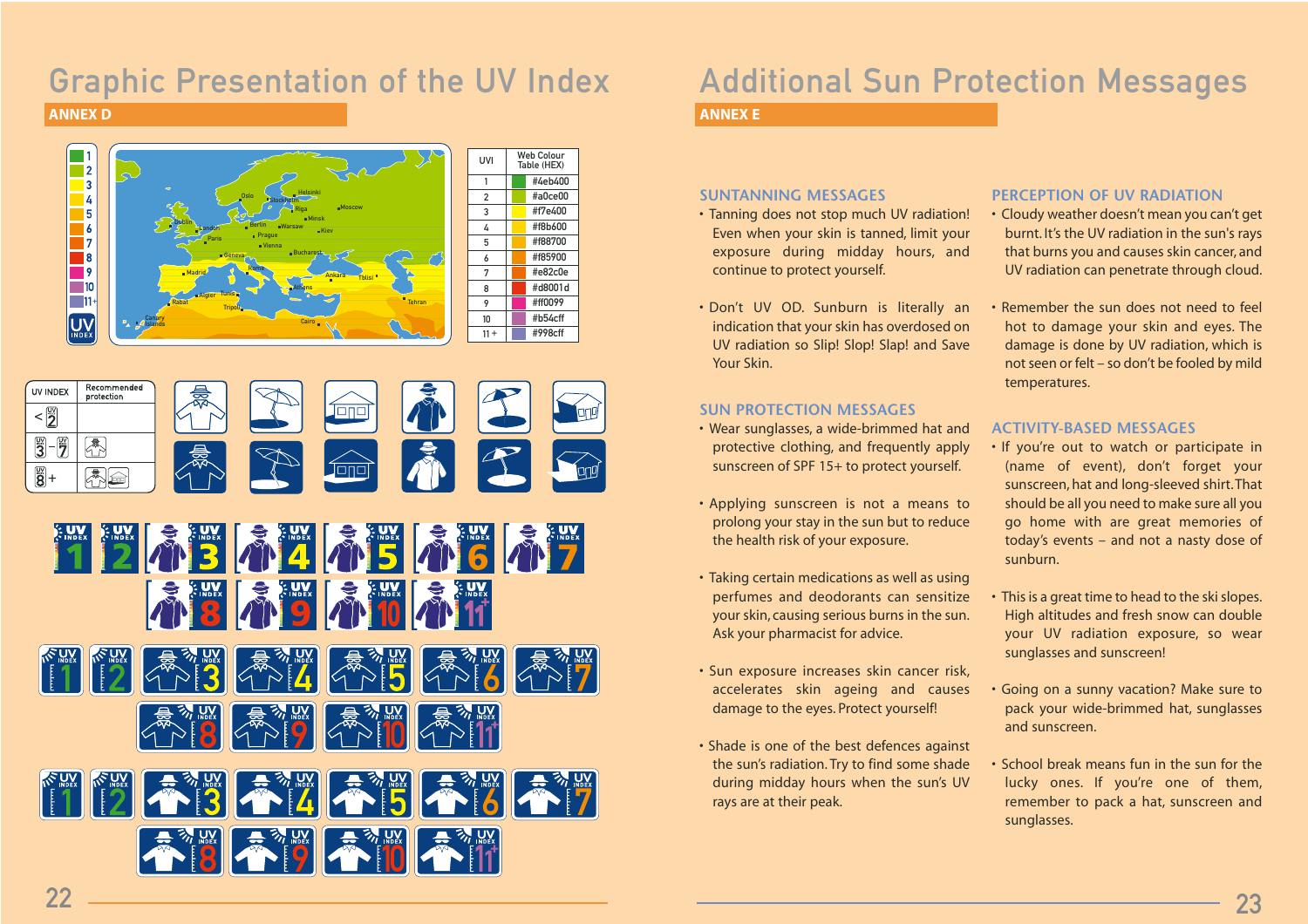• Springtime, gardening time. While tending your flower beds, don't forget to protect your skin.

#### **ENVIRONMENT-BASED MESSAGES**

- Identify risky situations. If your shadow is short or if you are exposed for a long time – protect yourself!
- Watch out! A lot of UV radiation can pass through clouds.
- In the mountains, UV radiation levels increase by approximately 10% with every 1000 metres in altitude. Snow reflection can double the quantity of UV radiation you are exposed to.
- Fresh snow can double your UV radiation exposure, so wear sunglasses and sunscreen!

#### **MESSAGES FOR CHILDREN AS A SPECIAL RISK GROUP**

- Extended sun exposure during childhood increases the risk of skin cancer later in life and can cause serious damage to the eye.
- All children below age 15 have sensitive skin and eyes – protect them and set a good example for them!
- Children below one year of age must never stay in direct sun.
- The sun is getting stronger and children are exposed to its damaging rays during lunch and recess. Encourage your children to use sun protection and to take a break in the shade.
- Most of our lifetime UV radiation exposure occurs before age 18. Protect your children … their skin will be healthier and look younger throughout their lives.
- Parents protect your children from the sun. Teach them about avoiding sun exposure and the proper steps for sun protection.

### List of Contributors

#### **ANNEX F**

L.R. Acosta, SIMA Ministry of the Environment (Mexico)

C.B. Archer, South African Weather Bureau (South Africa)

B. Armstrong, New South Wales Cancer Council (Australia)

A. Bais, Laboratory of Atmospheric Physics, Aristotle University of Thessaloniki (Greece)

J.H. Bernhardt, International Commission for Non-Ionizing Radiation Protection (Germany)

M. Blumthaler, Institut für Medizinische Physik, Universität Innsbruck (Austria)

C. Boldemann, Karolinska Hospital (Sweden)

W. Bonta, National Conference of Radiation Control (United States)

J. Borkowski, Institute of Geophysics, Polish Academy of Sciences (Poland)

D. Broadhurst, Meteorological Service of Canada, Environment Canada (Canada)

E. Breitbart, Dermatologisches Zentrum Buxtehude (Germany)

D. Bressoud, Swiss Federal Office of Public Health (Switzerland)

J. Brix, Bundesamt für Strahlenschutz (Germany)

V.L. Buchanan, U.S. Army Center for Health Promotion and Preventive Medicine (United States)

W.R. Burrows, Meteorological Service of Canada, Environment Canada (Canada)

F. Carvalho, Institute for Meteorology (Portugal)

J.-P. Césarini, Institut National de la Santé et de la Recherche Médical (France)

P. Césarini, Sécurité Solaire (France)

J. Damski, Finnish Meteorological Institute (Finland)

M. Davis, U.S. Army Center for Health Promotion and Preventive Medicine (United States)

K. Dehne, Deutscher Wetterdienst (Germany)

Y. Deslauriers, Health Canada (Canada)

C.J. Diaz Leal (Mexico)

H. Dixon, The Cancer Council Victoria (Australia)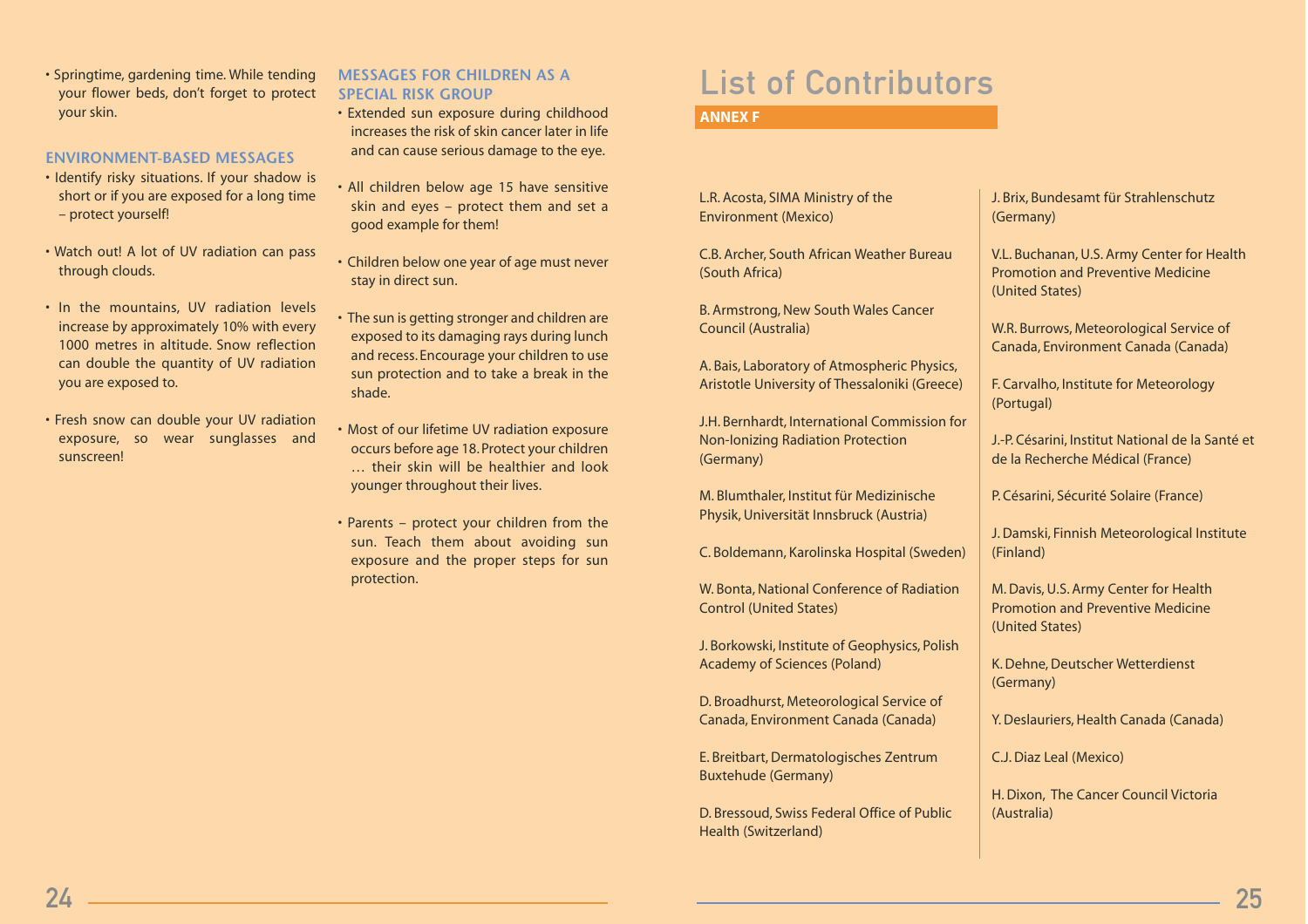C. Driscoll, National Radiological Protection Board (United Kingdom)

A. Fergusson, Meteorological Service of Canada, Environment Canada (Canada)

D. Frei, Swiss Federal Office of Public Health (Switzerland)

R.P. Gallagher, British Columbia Cancer Agency (Canada)

R. Greinert, Dermatologisches Zentrum Buxtehude (Germany)

D. Harder, Strahlenschutzkommission (Germany)

R. Harrington, Journalist (Germany)

A. Heimo, Institut Suisse de Météorologie (Switzerland)

D.J. Hufford, U.S. Environmental Protection Agency (United States)

S. Human, Technikon Natal (South Africa)

L. Jalkanen, World Meteorological Organization (Switzerland)

M. Janouch, Czech Hydrometeorological Institute (Czech Republic)

K. Jokela, Säteilyturvakeskus (Finland)

W. Josefsson, Swedish Meteorological and Hydrological Institute (Sweden)

M. Kabuto, National Institute for Environmental Studies (Japan)

D. Kastelec, Hyrdometeorological Institute of Slovenia (Slovenia)

P. Koepke, Meteorologisches Institut, Universität München (Germany)

A. Kricker, New South Wales Cancer Council (Australia)

J. Langford, U.S. Army Center for Health Promotion and Preventive Medicine (United States)

B. Lapeta, Institute of Meteorology and Water Management (Poland)

Z. Litynska, Institute of Meteorology and Water Management (Poland)

C.S. Long, National Weather Service, National Oceanic and Atmospheric Administration (United States)

Y.S. Kim, Hanyang University (South Korea)

A. Kulmala, World Meteorological Organization (Switzerland)

M. Lehnert, Universität Bochum (Germany)

G.F. Mariutti, Istituto Superiore de Sanitá (Italy)

R. Matthes, Bundesamt für Strahlenschutz (Germany)

A. McCulloch, ICI Chemicals and Polymers Ltd. (United Kingdom)

R.L. McKenzie, NIWA Lauder (New Zealand)

A.F. McKinlay, National Radiological Protection Board (United Kingdom)

A. Manes, Israel Meteorological Service (Israel)

C. Mätzler, Institute of Applied Physics, University of Bern (Switzerland)

R. Meerkoetter, Deutsche Luft- und Raumfahrt, Fernerkundungsdatenzentrum (Germany)

R. Meisner, Deutsche Luft- und Raumfahrt, Fernerkundungsdatenzentrum (Germany)

B. Menne, European Centre for Environment and Health, World Health Organization (Italy)

M. Miller, World Meteorological Organization (Switzerland)

N. Miloshev, Geophysical Institute (Bulgaria)

M. Miyauchi, Japan Meteorological Agency (Japan)

A. Mylvaganam, International Agency for Research on Cancer (France)

P. Nemeth, Hungarian Meteorological Service (Hungary)

M. Norval, Department of Medical Microbiology, University of Edinburgh (United Kingdom)

J. Oliviéri, Météo-France (France)

S.P. Perov, Federal Service on Hydrometeorology and Environmental Control (Russian Federation)

R. Philipona, World Radiation Centre (Switzerland)

H. Plets, Royal Meteorological Institute (Belgium)

T. Prager, Hungarian Meteorological Service (Hungary)

E.A. Rehfuess, World Health Organization (Switzerland)

M.H. Repacholi, World Health Organization (Switzerland)

L. Rikus, Australian Bureau of Meteorology Research Centre (Australia)

C. Roy, Australian Radiation Protection and Nuclear Safety Agency (Australia)

R. Rubenstein, U.S. Environmental Protection Agency (United States)

I. Ruppe, Bundesanstalt für Arbeitsmedizin (Germany)

M.A. Santinelli, Subsecretaria de Servicios Educativos para el D.F. (Mexico)

G. Schauberger, Institute of Medical Physics, University of Vienna (Austria)

R. Schmidt, World Health Organization (Switzerland)

O. Schulz, Bundesamt für Strahlenschutz (Germany)

G. Seckmeyer, Fraunhofer Institute for Atmospheric Environmental Research (Germany)